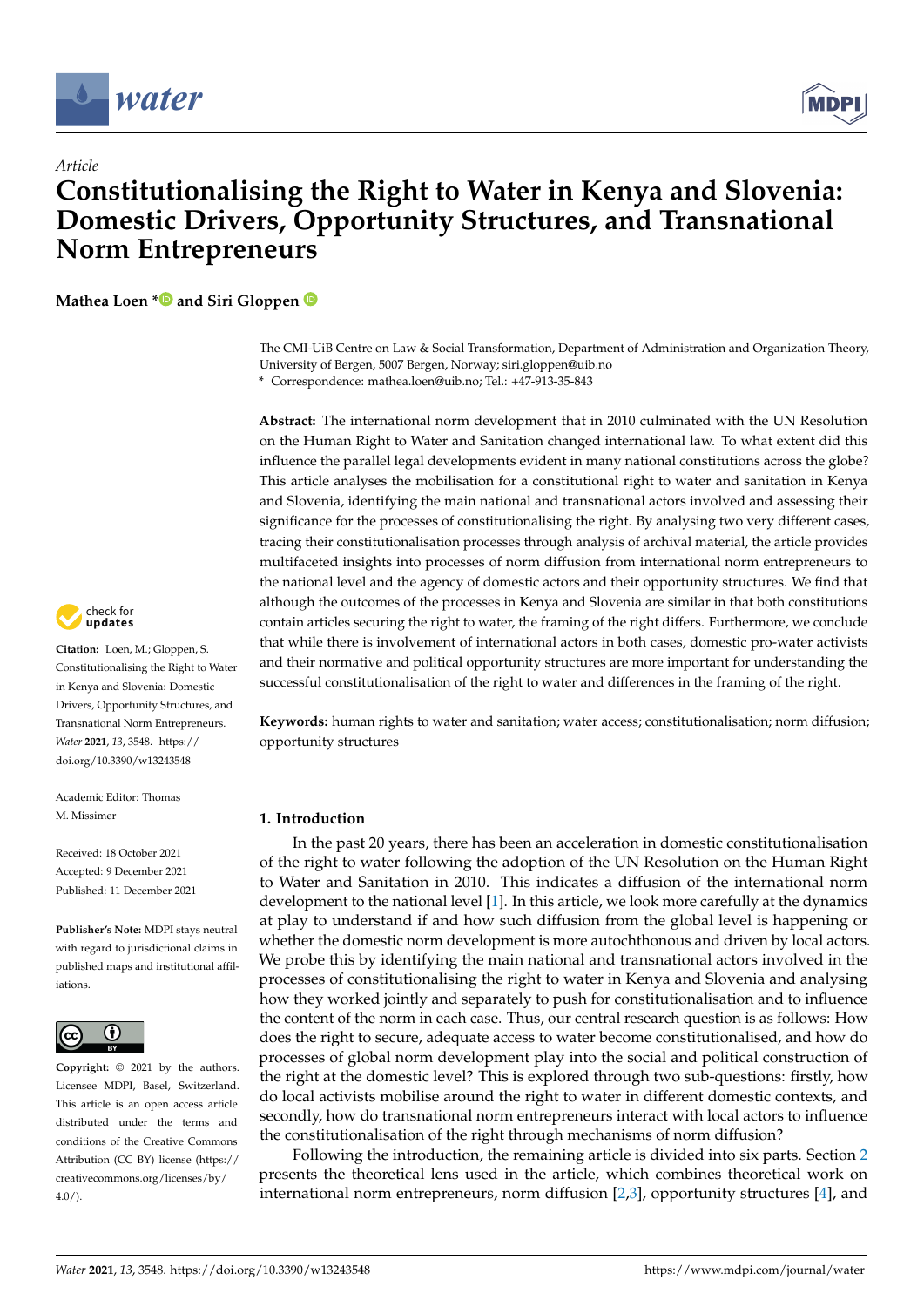water governance [\[5](#page-18-4)[–7\]](#page-18-5). The Section [3](#page-4-0) presents the methodology and data material that will be used to trace the domestic processes of norm development and the interaction of local actors and transnational norm entrepreneurs. In Section [4,](#page-5-0) we briefly outline the trajectory of the human right to water as a human right norm from the International Convention on Economic Social and Cultural Rights (ICESCR, 1966) and the first discussion of water as a human right at the United Nations Water Conference in Mar Del Plata in 1977 to the adoption of the 2010 UN resolution. Based on this timeline, we present the main norm entrepreneurs involved in this development. Sections [5](#page-7-0) and [6](#page-11-0) present the case studies of Kenya and Slovenia, whilst the Section [7](#page-14-0) brings them together in a comparative analysis, and Section [8](#page-16-0) concludes the article.

# *Relevance and Rationale*

Water is an essential resource for human survival; however, many countries in the world today face water-related issues, such as deterioration of water quality, water-related disasters, and water scarcity [\[5\]](#page-18-4). Population growth, economic development, and climate change are predicted to exacerbate and complicate these problems [\[5\]](#page-18-4). Water governance is also inherently complex due to being multisectoral and multilevel and subject to political negotiations among stakeholders with different interests [\[6](#page-18-6)[,7\]](#page-18-5). The international human right to water and sanitation is part of a larger discussion on how water best can be governed to ensure sustainable management of water resources and access to water for all. Studying the mobilisation for the human right to water can thus give important insights into the nature of the contestation and discussions around water governance, including its priority on agendas, and into the public interest [\[5\]](#page-18-4).

The case selection for this article is based on a most different systems design approach in which we looked for two cases with similar outcomes (constitutionalisation of the right to water in temporal proximity to the adoption of the international norm) but that differ on variables assumed to be relevant to explain this outcome, in this case s on factors shaping the conditions and opportunity structures of the local and international actors involved [\[8\]](#page-18-7). Our hypothesis was that relevant factors would be the material context related to water governance, the geo-political and normative context, and the structure of the decisionmaking process. We therefore looked for cases that differed in the levels and types of water governance challenges, among other due to differences in resource constraints and regional integration; where the geo-political context and the historical trajectories differed in ways potentially impacting the normative conditions related to social rights and state responsibility for distributive justice; and where the constitutionalisation processes differed in scope and openness of the decision-making structure. As illustrated in Table [1](#page-1-0) below, the two countries we selected differ on these factors. They thus provide multifaceted insights into the processes of constitutionalising the right to water and mobilisation by both local activists and transnational norm entrepreneurs.

<span id="page-1-0"></span>

| <b>Factors</b>                                                                      | Kenya                                                                                                                                                   | Slovenia                                                                                              | <b>Similarities and Differences</b>                                                                                                                               |
|-------------------------------------------------------------------------------------|---------------------------------------------------------------------------------------------------------------------------------------------------------|-------------------------------------------------------------------------------------------------------|-------------------------------------------------------------------------------------------------------------------------------------------------------------------|
| Time of constitutionalisation<br>process                                            | 2002-2010                                                                                                                                               | 2013-2016                                                                                             | Similar time period, proximity to<br>international norm development.                                                                                              |
| Scope of the right compared<br>to international norm (which<br>includes sanitation) | "Every person has the right<br>$\ldots$ ) to reasonable<br>standards of sanitation;<br>$(\ldots)$ to clean and safe<br>water in adequate<br>quantities" | $''(R)$ ight to water for<br>household use" indirectly<br>including the right to<br>sanitation        | Similar in scope although<br>sanitation is implicit in Slovenia.<br>Both reflect scope of international<br>right but with differences in<br>wording.              |
| Material context: water<br>governance challenges                                    | High levels of water scarcity,<br>low government capacity                                                                                               | Increased prices due to<br>privatisation, deteriorating<br>water quality, high<br>government capacity | Differ in water governance<br>concerns and capacity. Water and<br>sanitation challenges are larger in<br>Kenya, while State capacity to<br>address them is lower. |

**Table 1.** Characteristics of cases (similarities and differences).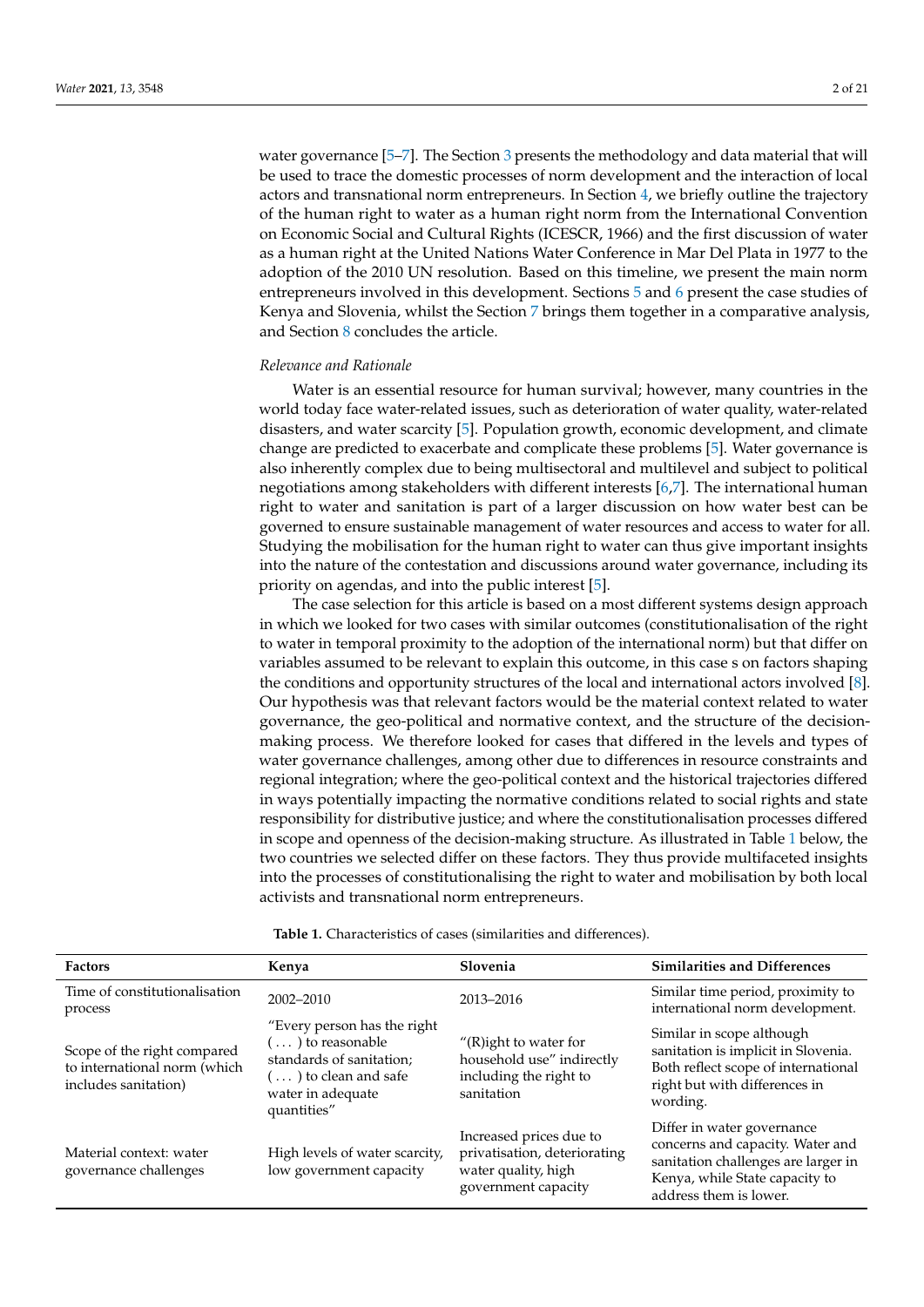| <b>Factors</b>                                 | Kenya                                                                                                         | Slovenia                                                                                      | <b>Similarities and Differences</b>                                                                                                                                                                 |
|------------------------------------------------|---------------------------------------------------------------------------------------------------------------|-----------------------------------------------------------------------------------------------|-----------------------------------------------------------------------------------------------------------------------------------------------------------------------------------------------------|
| Geographical context                           | Regional influences from<br>Africa, particularly South<br>Africa                                              | Regional influences from EU<br>and Europe                                                     | Different regional context.<br>Slovenia's integration in the EU<br>provides a more comprehensive<br>water governance framework.<br>Differ in normative context: in                                  |
| Normative context: broader<br>rights discourse | Socio-economic rights; right<br>to life with dignity; health;<br>food; housing; social<br>security; education | Anti-privatisation,<br>environmental rights; right<br>to natural resources;<br>sustainability | Kenya, socio-economic right<br>discourse is strong; in Slovenia,<br>anti-privatisation, public<br>ownership, and environmental<br>rights are dominant.                                              |
| Scope of constitutionalisation<br>process      | Part of new constitution                                                                                      | Constitutional amendment                                                                      | Differ in attention to issue.<br>Presumably more focus on water<br>in Slovenia, where it was the sole<br>focus of an amendment, than in<br>Kenya, where the whole<br>constitution was on the table. |
| Platform for decision-<br>making/mobilisation  | Constitutional review<br>committee (and referendum)                                                           | Parliament                                                                                    | Differ in decision-making<br>structure, with the process in<br>Kenya presumably more open to<br>bottom-up mobilisation<br>compared to Slovenia with a<br>parliamentary process.                     |

**Table 1.** *Cont.*

# <span id="page-2-0"></span>**2. Theoretical Framework**

A starting point for this article is the following question: How does the rights to secure, adequate access to water get constitutionalised, and how (if at all) does the process of global norm development influence the social and political construction of the right at the domestic level? We study the constitutionalisation of the right to water through a dual framework that simultaneously captures processes of norm diffusion from the international to the national level [\[3\]](#page-18-2), the role of norm entrepreneurs [\[2\]](#page-18-1) in this process, and domestic actors' agency, focusing on their opportunity structure [\[4\]](#page-18-3). Important for the latter are insights from the water governance literature clarifying how issues related to water and sanitation are and must be addressed in multiple sectors and at different levels of government and how stakeholders and activists engage at various points within the governance system. This section presents the key concepts and the overall theoretical lens.

#### *2.1. Norm Diffusion and Norm Entrepreneurs*

Finnemore and Sikkink presented a life-cycle framework for analysing the emergence and diffusion or cascading of international norms, distinguishing different stages in a norm's life, with distinct actors, motives, and mechanisms of change [\[3\]](#page-18-2).

At the initial norm emergence stage, norm entrepreneurs and the work they do to promote a new norm is critical. Norm entrepreneurs are individuals, international organisations (IOs), and non-governmental organisations (NGOs) who want to change social or legal norms and who create or call attention to a new issue or norm by applying different strategies to "alert people to the existence of a shared complaint and [who] can suggest a collective solution" [\[2](#page-18-1)[,3\]](#page-18-2). Finnemore and Sikkink emphasised persuasion as a main diffusion mechanism at the norm emergence stage. Due to the generally low level of acceptance, it is difficult to make others adopt the norm without some form of pressure. The initial low acceptance or support for the new norm can also be caused by differences in how water is perceived  $[9]$ , which have implications for how actors prioritise different aspects of water governance and the opportunities for improved governance.

When a critical mass of states (about one third of all states) has adopted the norm or a critical state (one without which the achievement of the substantive norm goal is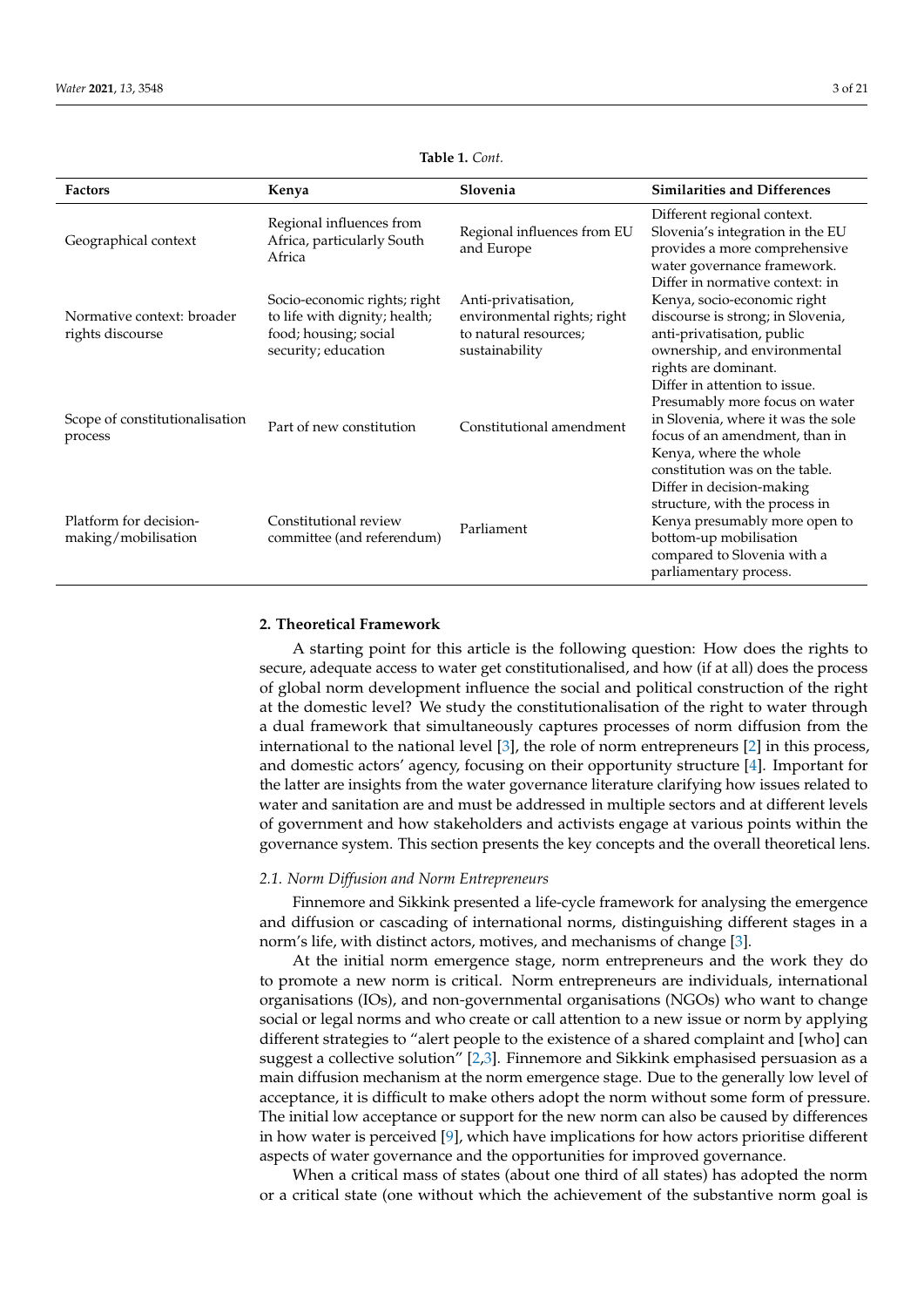compromised), Finnemore and Sikkink [\[3\]](#page-18-2) argued that the process reaches a tipping point after which the norm is spread to states at a higher rate and without as much resistance. At this norm cascade stage, international socialisation is the main mechanism for norm diffusion or contagion. Socialisation comes in different forms, such as emulation and praise towards actors that advocate and follow the norm and ridicule towards the actors who do not follow the norm. These mechanisms can be performed by states, IOs, NGOs, and other network members. Institutionalising the norm in international rules or organisations can also constitute a critical juncture and take the norm across the threshold to the norm cascade stage by "clarifying what, exactly, the norm is and what constitutes violation and by spelling out specific procedures by which norm leaders coordinate disapproval and sanctions for norm breaking" [\[3\]](#page-18-2).

Once the norm becomes widely accepted and internalised, behaviour conforming to the norm is habitualised, and there is a greater "taken-for-grantedness", the norm has reached the third stage of internalisation, where diffusion no longer relies on norm entrepreneurs.

According to Finnemore and Sikkink, not all norms reach the full life cycle. It is easier for norm entrepreneurs to speak "to aspects of belief systems or life worlds that transcend a specific cultural or political context" [\[3\]](#page-18-2). Hence, norms that involve bodily integrity and prevention of bodily harm or legal equality of opportunity are particularly effective transnationally and cross-culturally. Additionally, norms like the right to water, which concern the health and well-being of vulnerable and innocent people, resonate well with basic ideas of human dignity across borders and cultures.

Goodman and Jinks [\[10\]](#page-18-9), expanding on the work of transnational norm diffusion, argued that processes of coercion and persuasion fail to account for a variety of ways in which social and legal norms diffuse. Their typology distinguishes between three types of mechanisms for social influence: coercion, persuasion, and acculturation. Coercion entails influencing behaviour by tipping the cost-benefit situation to reward conformity and punish nonconformity. It "does not necessarily involve any change in the target actor's underlying preferences . . . [but operates] by changing the cost-benefit calculations of the target state" [\[10\]](#page-18-9). Persuasion attempts to induce change in the belief or attitude of another person through transmission of a message and is a form of social learning [\[10](#page-18-9)[,11\]](#page-18-10). Since norms never arise in a vacuum but emerge in a space with competing normative frameworks, an important persuasion strategy that norm entrepreneurs use is reframing the issue to make them resonate better with already accepted norms and values. Another persuasion mechanism is cuing, which targets audiences to engage in a process of "cognition, reflection, and argument" by introducing new information about the topic [\[10\]](#page-18-9). Acculturation is the process of conforming to beliefs and behaviour through socialisation with nearby and surrounding cultures, driven by both exogenous and endogenous pressures to assimilate. Actors are influenced by their social surroundings and change their behaviour and cognition accordingly. Acculturation thus operates through internal cognitive pressures (social-psychological costs of non-conformity; benefits of conformity; cognitive dissonance) as well as external social pressures (shaming, shunning, conferral of benefits through back-patting, and public approval) [\[10\]](#page-18-9). Any instance in which an actor or institution tries to influence the behaviour of another actor could include one or a combination of the features of all mechanisms.

When analysing the constitutionalisation of the right to water in Kenya and Slovenia, these theoretical perspectives on norm diffusion are used to understand the potential role of international norm entrepreneurs in the two processes and the significance of the different stages of international norm institutionalisation in which they take place. From the perspective of the domestic actors working to institutionalise the right, international norm development and norm entrepreneurs form part of their opportunity structure as potential resources and allies in the process or, in some cases, as back-seat drivers.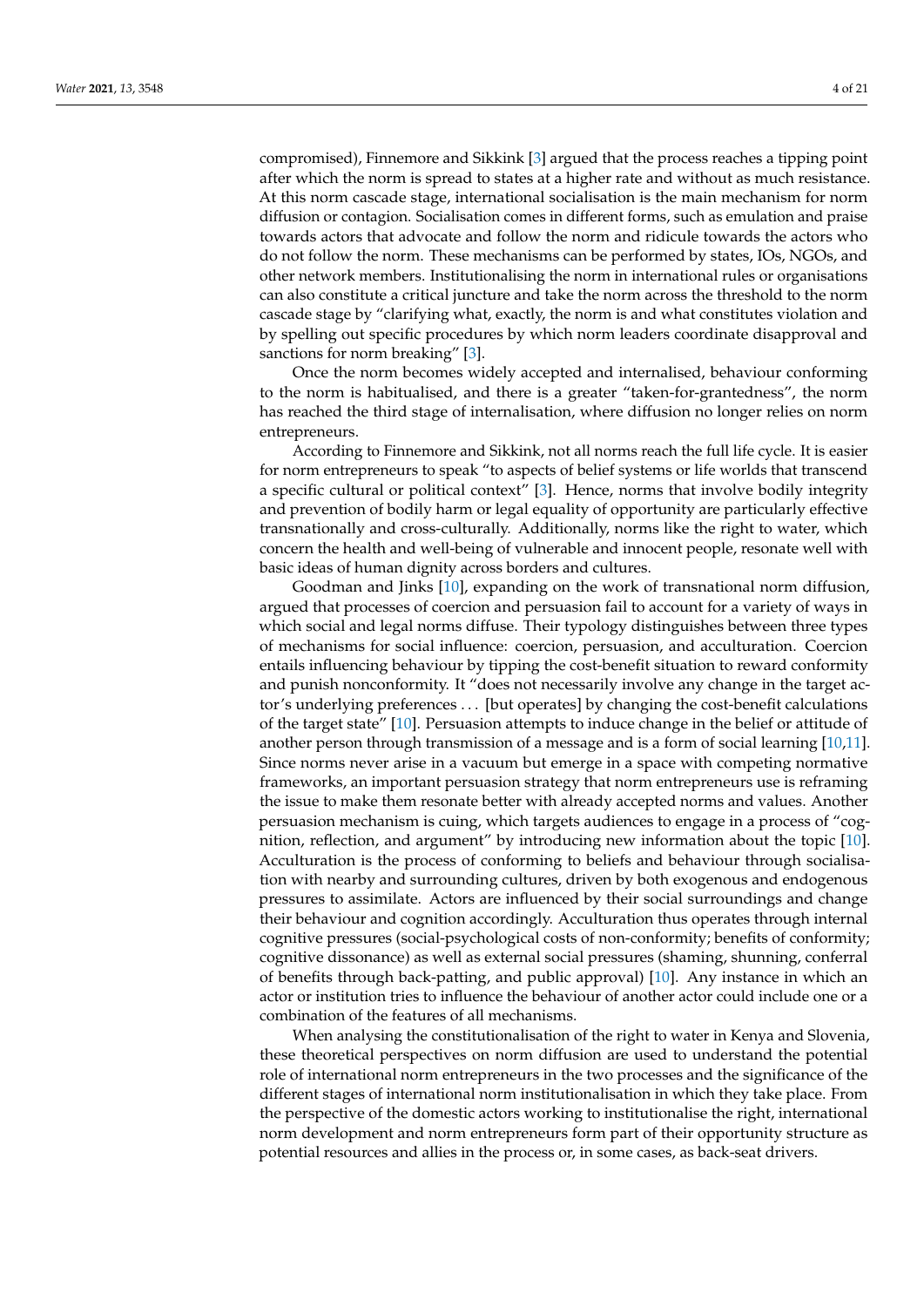#### *2.2. Opportunity Structure*

When engaging in activities of norm development, such as constitutionalisation, the actors involved will, both consciously and subconsciously, consider their opportunity structure [\[4\]](#page-18-3). The opportunity structure is here understood as the sum of the internal and external resources and barriers that define the range of possible and opportune courses of action. This includes formal and institutional, financial, and historical factors that can influence and facilitate mobilisation of a cause through political channels, courts, or in social arenas [\[4](#page-18-3)[,12](#page-18-11)[,13\]](#page-18-12). Gloppen [\[4\]](#page-18-3) distinguished between four different aspects of actors' opportunity structure: (1) The normative dimension refers to the resistance towards and support for the desired norm development in the society and the discursive resources available that might be mobilised to achieve the change, (2) the socio-economic dimension of the opportunity structure concerns the availability of the material resources required for different courses of action, and (3) the political opportunity structure refers to the openness of the political system to the actors and their concerns and the potential for achieving the desired norm change through the political process, while (4) the legal opportunity structure refers to the openness of the legal system and the availability of the resources required to advance the cause through legal mobilisation. Opportunity structures are not static or exogenous to the actors. Activists might shape or change them through their framing of the cause and through sequential "battles". The opportunity structure may also change as a consequence of external circumstances or actions taken by other actors in the field [\[4\]](#page-18-3).

Especially interesting to our current analysis is the notion of normative opportunity structures and how different normative opportunity structures and the discursive strategies they allow can "determine the degree of visibility, resonance, and legitimacy" of a claim [\[4](#page-18-3)[,14\]](#page-18-13). Similarly, in theories of norm diffusion, the shape and success of norm diffusion in a particular context vary according to the cultural match of the norm and the "receiving" context [\[15\]](#page-18-14). The more acceptance and proliferation there is of similar or supportive norms or claims within a context, the higher chances of success of the new norm; or, in other words, if a new norm resonates closely to existing normative values and claims, the higher chance of success [\[15\]](#page-18-14). Thus, the existing norms and values, the normative context of the society, is an important part of activists' opportunity structure. It will be influential in the choices that domestic activists and international norm entrepreneurs make, and on the impact the new norm will have.

Political opportunity structures will be shaped by the water governance structure in the given country. The spatial scale (how water governance is organised at different levels of government with different time frames and strategies) adds uncertainty and complexity [\[6\]](#page-18-6) to water governance reforms and thus to the political opportunity structure of agents seeking change. With evidence suggesting an increase in the use of multi-level governance approaches in the water sector, there is a need to understand constitutionalisation processes also in light of the specific water governance context [\[9\]](#page-18-8).

In the context of constitutionalising the right to water, we assume that in contexts where the ideas of human rights, socio-economic rights, and anti-privatisation movements are prevalent and widely accepted among relevant stakeholders or in the broader society, the right to water will resonate better and have a greater degree of acceptance. We also assume that the international norm development and the recognition of the human right to water and sanitation in 2010 significantly strengthened the normative opportunity structure for actors mobilising for a right to water norm at national level.

# <span id="page-4-0"></span>**3. Methods and Data**

We use a mixed methods approach to identify the key actors in the "battle" for including the right to water and sanitation in Kenya and Slovenia, the type of discourse they relied on to argue for and against the right and particular framings, and which opportunity structures they utilised to achieve their cause. We use different types of data material and analytical approaches to extract the relevant information and details from the data. The primary data sources are documents from the parliamentary and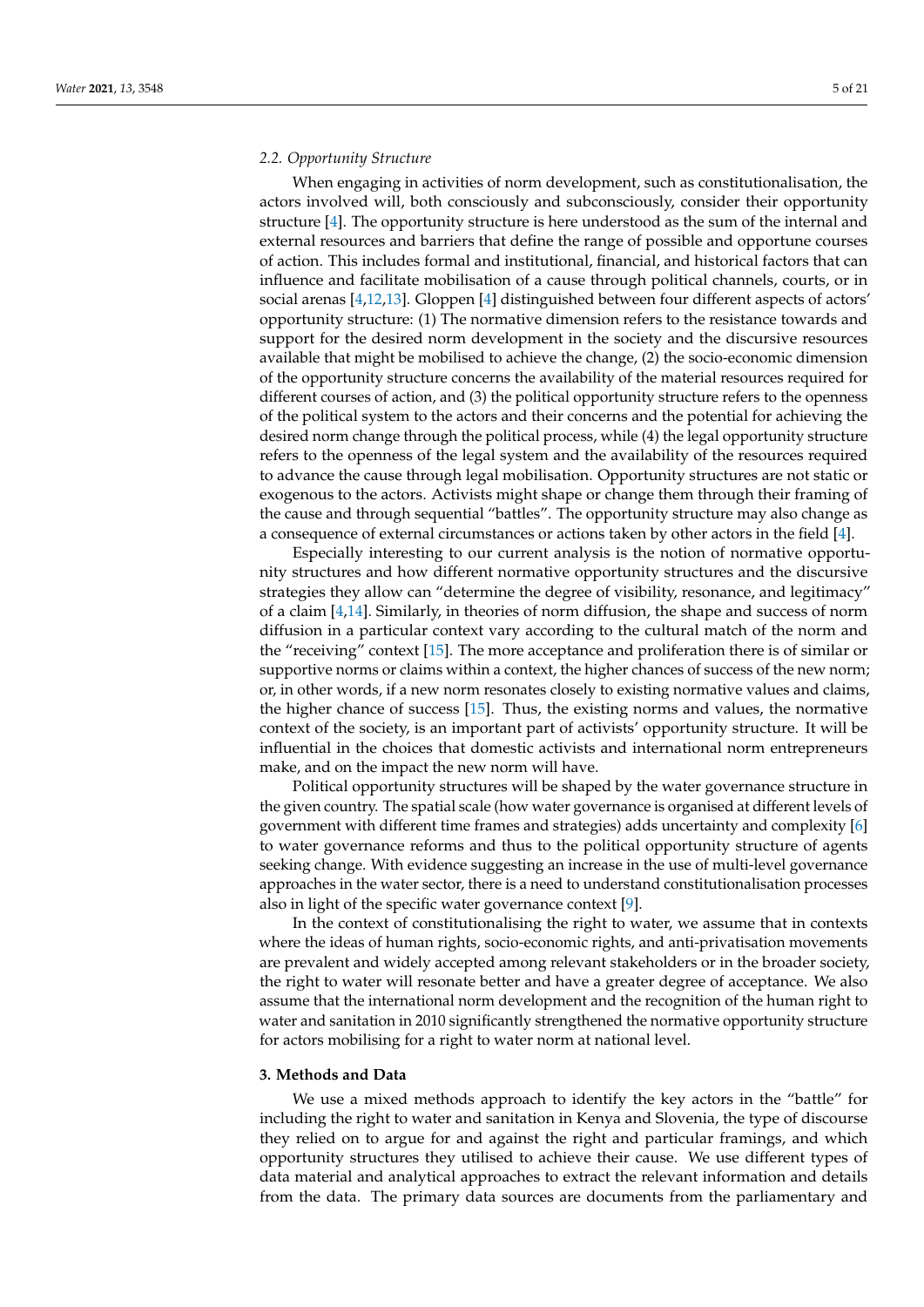constitutional processes and secondary literature. Interviews and written statements from activists engaged in the pro-water right group at international and domestic levels are used to contextualise the information.

For Kenya, we rely mainly on primary textual data material from the constitutionmaking process hosted by the Katiba Institute [\[16\]](#page-18-15), which is a cooperation between the government and the national library in Kenya, established to promote the understanding and implementation of Kenya's Constitution. The archive contains documents from the constitution-making process [\[16\]](#page-18-15). Building on Loen's [\[1\]](#page-18-0) study of the language in these documents, we identify discourses used during the constitution-making process. The Slovenian case is studied through parliamentary proceedings, secondary literature, and by written statements from activists and politicians engaged in the process of amending the constitution. The official website of the Slovenian National Assembly has a calendar of activities and meetings of the National Assembly, Državni Zbor [\[17\]](#page-18-16), which allows us to identify when, where, and by whom the constitutional amendment was discussed.

To study the arguments and discourses around water and the right to water, we conducted text analysis of the collected documents. Moreover, we identified the actors involved by analysing documents, written statements, and interview data. Lastly, we conducted literature reviews and analysed interview transcriptions to identify and study the opportunity structures and mechanisms of diffusion in each country. This is a form of process tracing as we examine many intermediate steps in a process to make inferences about hypotheses on how that process took place and whether and how it generated the "outcome of interest" [\[18\]](#page-18-17). Process tracing is a fruitful way to study norm diffusion because of its ability to generate "empirical knowledge on decision-making processes, actors, and how their interactions produce the outcome of interest" [\[15,](#page-18-14)[19,](#page-19-0)[20\]](#page-19-1).

However, for process tracing to be done well, it requires thorough knowledge about the case(s) itself, the theories and hypotheses that are being tested, and other, alternative explanations [\[21](#page-19-2)[,22\]](#page-19-3). This is an exploratory study where there are still untested hypotheses and alternative explanations to be explored. The data base is not saturated since there are viewpoints and narratives that are not covered. Hence, we will not draw hard conclusions. Rather, we contribute insights into a larger field where these questions still are being asked. Furthermore, we believe that our research offers valuable knowledge on how constitutionalisation on the right to water and sanitation has been achieved. In a situation where 884 million people are without access to water and 2.6 billion with less than adequate sanitation and where implementation of the right to water is seen as a way to improve the situation for millions of people, these insights are highly relevant.

We start the presentation of our findings with an outline of the process towards developing a human right to water-norm at the international level and identify the key transnational norm entrepreneurs before looking at our two cases in more detail.

# <span id="page-5-0"></span>**4. Transnational Norm Entrepreneurs and the Development of the Human Right to Water and Sanitation**

Water, and to a lesser extent sanitation, has been on the international agenda for decades. We can trace water language back to the UN Water Conference in Mar del Plata in 1977 [\[23\]](#page-19-4). Although there has been a relatively broad consensus on the issue of water, some actors have put in a greater effort to legally enshrine the right to water and sanitation in international documents. These are the actors we label norm entrepreneurs. Before we get to these actors, we will give a brief outline of the trajectory of the Human Right to Water and Sanitation.

#### *4.1. The International Norm Development*

Already in 1977, issues related to water management were addressed at the UN Water Conference. The conference emphasised that "efforts to improve the economic and social conditions of mankind, especially in the developing countries . . . will not be possible to ensure . . . unless specified and concerted action is taken to find solutions and to apply them at the national, regional and international levels" [\[23\]](#page-19-4). It is also stated that "All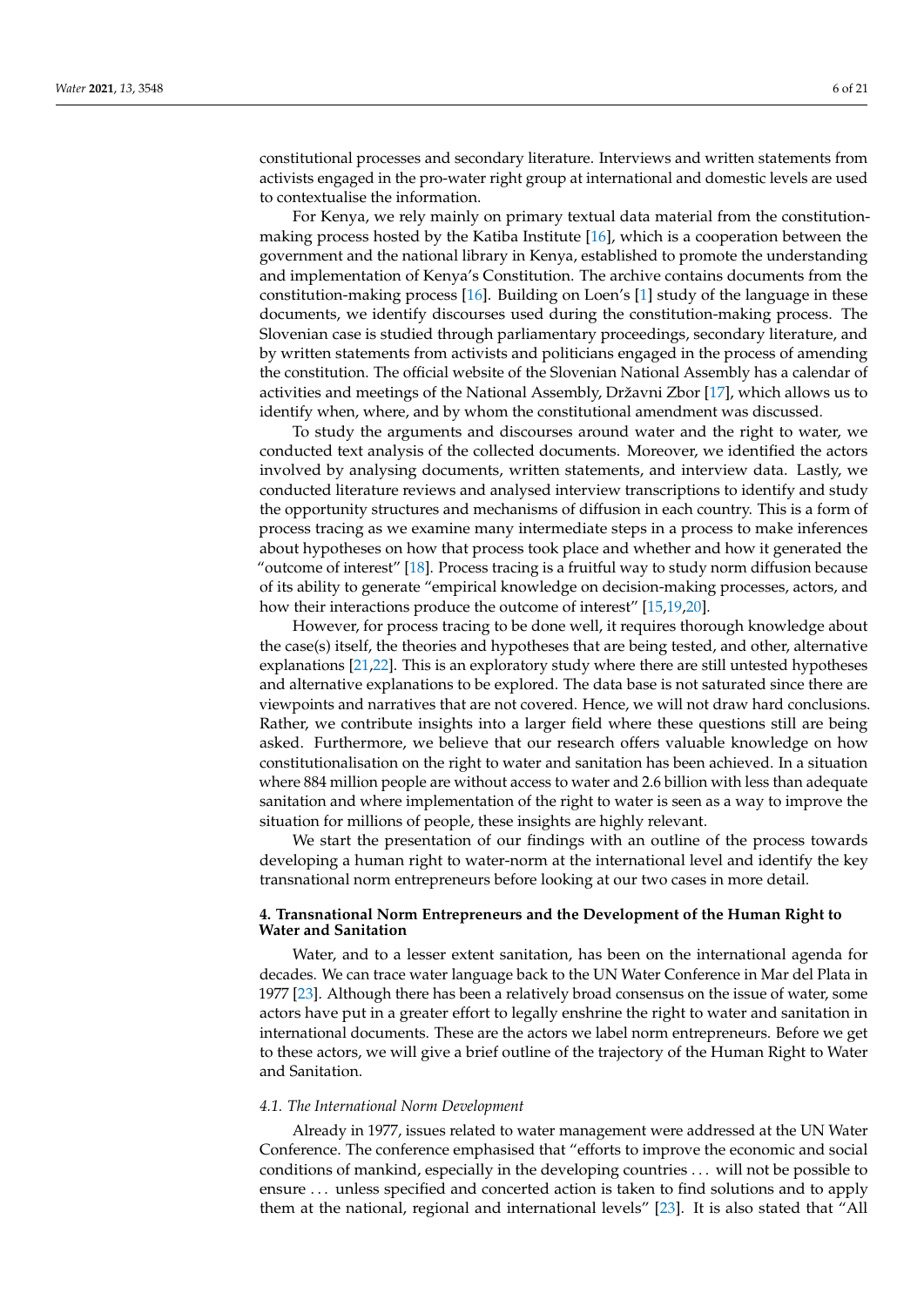peoples, whatever their stage of development and their social and economic conditions, have the right to have access to drinking water in quantities and of a quality to their basic needs" [\[23\]](#page-19-4). The International Convention on Economic, Social, and Cultural Rights (ICESCR) from 1966 did not include the right to water and sanitation [\[24\]](#page-19-5), but the right to water was later inferred from the right to an adequate standard of living, notably in General Comment No. 15 by the Committee on Economic Social and Cultural Rights [\[25\]](#page-19-6).

That multiple international water and sanitation decades have been proclaimed in recent history also illustrates the international community's attention towards and consensus on the importance of water related issues. These include the International Decade for Clean Drinking Water (1981–1990), the International Decade for Action "Water for Life" (2005–2015), and the International Decade for Action on Water for Sustainable Development (2018–2028) [\[23,](#page-19-4)[26,](#page-19-7)[27\]](#page-19-8).

Following the adoption of the ICESCR in 1966, several international conventions contained an explicit right to water. In 1979, the Convention on the Elimination of All Forms of Discrimination Against Women declared that states are responsible for ensuring women the right "to enjoy adequate living conditions, particularly in relation to housing, sanitation, electricity and water supply, transport, and communications" [\[28\]](#page-19-9). The Convention on the Rights of the Child of 1990 states that children have the right to the highest attainable standard of health, which includes the "provision of adequate nutritious foods and clean drinking water" [\[29\]](#page-19-10). Additionally, the 2006 Convention on the Rights of Persons with Disabilities maintains the need for clean water services [\[30\]](#page-19-11).

However, these treaties do not regard water as an independent right but rather as an essential component of other rights, most notably as the right to health and the right to an adequate standard of living. Not until the Committee of Economic, Social, and Cultural Rights issued General Comment No. 15 in 2002 was the right to water explicitly mentioned as a self-standing, independent right [\[25\]](#page-19-6), and it was finally recognised as an independent human right in resolution 64/292 of 2010 [\[31\]](#page-19-12).

#### *4.2. Central Actors at the International Level*

Madeline Baer argues that the path towards acceptance of the human right to water and sanitation differs from other processes of new rights emergence because much of the work happened outside the human rights regime and without the active involvement of traditional rights gatekeepers [\[32\]](#page-19-13). However, some traditional rights gatekeepers have been involved in the process, including the Human Rights Council; The Committee on Economic, Social, and Cultural Rights; and the United Nations General Assembly. As noted, the Committee issued General Comment No. 15 in 2002 [\[25\]](#page-19-6), where the right to water is derived from the ICESCR's Art. 11, which states that "[t]he States Parties to the present Covenant recognize the right of everyone to an adequate standard of living for himself and his family, including adequate food, clothing, and housing, and to the continuous improvement of living conditions". Based on this, General Comment No. 15 states:

The use of the word "including" indicates that this catalogue of rights was not intended to be exhaustive. The right to water clearly falls within the category of guarantees essential for securing an adequate standard of living, particularly since it is one of the most fundamental conditions for survival. [\[25\]](#page-19-6)

The right to sanitation was not recognised as an individual right in General Comment no 15, but in 2006, the Human Rights Council (HRC) gave the Office of the High Commissioner for Human Rights the mandate to conduct "a detailed study on the scope and content of the relevant human rights obligations related to equitable access to safe drinking water and sanitation under international human rights instruments" [\[33,](#page-19-14)[34\]](#page-19-15). The HRC planned a three-folded mobilisation process for the right to water and sanitation, of which the study was the first step. The next step was to appoint an independent expert that would develop a dialogue with stakeholders, work on best practices related to access to safe drinking water and sanitation and make recommendations to help realise Millennium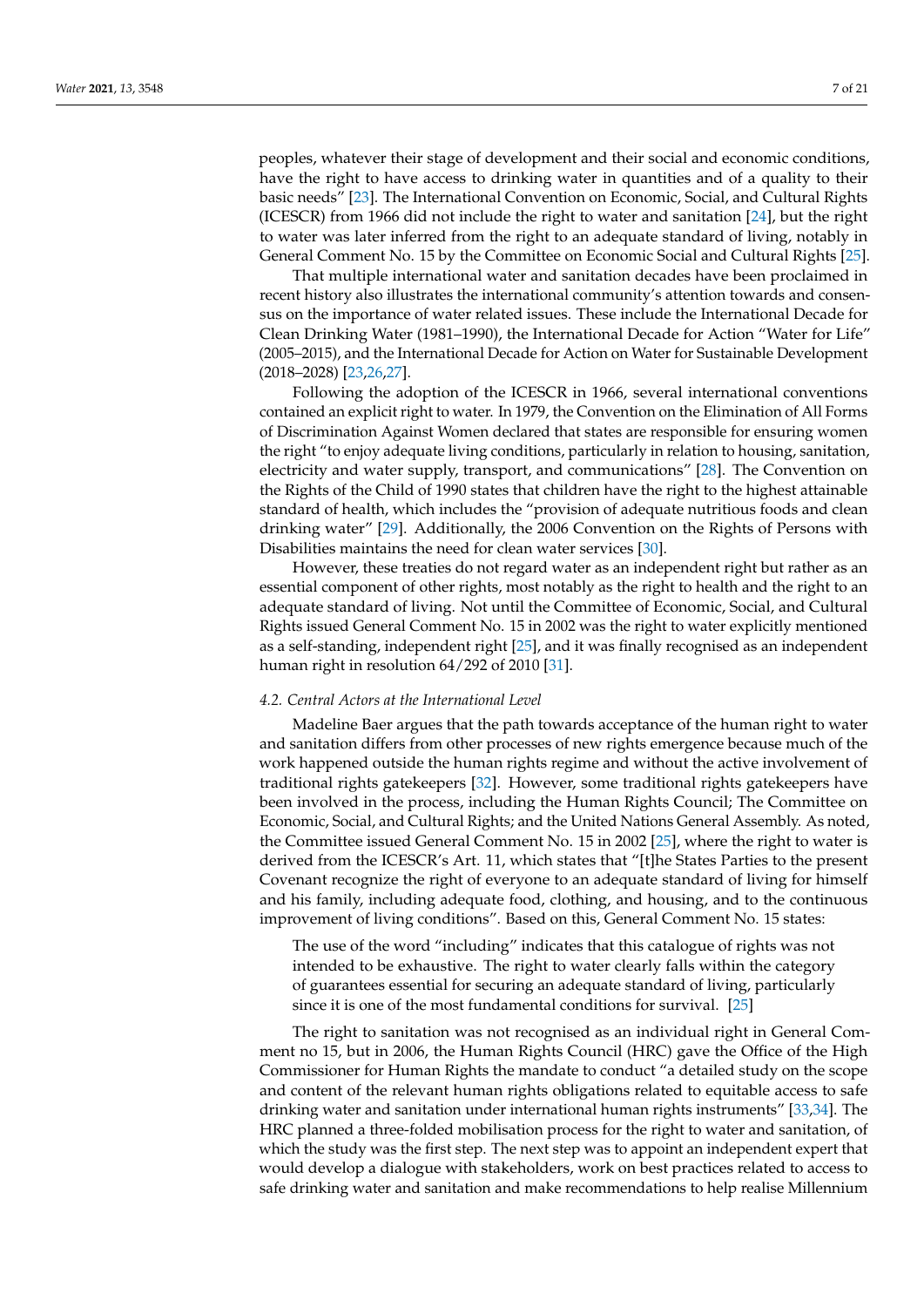Development Goal No. 7 [\[35\]](#page-19-16). Lastly, they would advocate for an independent and explicit recognition of the right to water and sanitation [\[36\]](#page-19-17).

In 2008, Catarina de Albuquerque was appointed The Independent Expert on the Issue of Human Rights Obligations Related to Access to Safe Drinking Water and Sanitation (later, the Special Rapporteur on the Human Rights to Safe Drinking Water and Sanitation) [\[35\]](#page-19-16). The Special Rapporteur mobilises by conducting country visits, preparing thematic research, and cooperating with practitioners, stakeholders, and government to raise awareness of water and sanitation issues and mobilise support for recognizing these as human rights concerns [\[37\]](#page-19-18). During her first years in the mandate, de Albuquerque worked hard to advocate for the need to have an explicit right to water and build consensus around this idea [\[38\]](#page-19-19).

Both the HRC and the Special Rapporteur placed focus on building political consensus around the right to water and sanitation. Informal meetings with NGOs and civil society organisations were held, and consultative meetings allowed states with different objections or worries to express them and come up with solutions [\[38\]](#page-19-19). In 2010, the main resolution on the Human Right to Drinking Water and Sanitation was adopted in the United Nations General Assembly, with 122 countries voting in favour.

Baer [\[32\]](#page-19-13) adopted the terms champions and challengers when discussing the fight for the right to water and sanitation, and Bolivia is certainly among the right to water champions and a prominent actor in the anti-privatisation movement. Bolivia was a main architect of the draft resolution, which was co-authored and sponsored by several additional countries, including Uruguay, Ecuador, Nicaragua, Spain, and Germany [\[33](#page-19-14)[,34\]](#page-19-15). The Independent Expert also contributed in important ways by ensuring that sanitation was ultimately included in the resolution [\[38\]](#page-19-19).

This overview illustrates that there are many important international and transnational actors working towards establishing a right to water at the international level. Some of them were also connected to parallel national processes of constitutionalising the right to water, for example, in Kenya. The General Comment No. 15 was written by people with close ties to local and transnational organisations that were well-established in Kenya in the early 2000s [\[38\]](#page-19-19). We therefore expect that several of the people associated with the United Nations agencies, particularly the Committee on Social, Economic, and Cultural Rights, were prominent in the Kenyan context and part of the norm environment. Moreover, due to South Africa's progressive constitution in terms of socio-economic rights, we see South Africa as a critical state both in the African region and worldwide [\[39\]](#page-19-20). Due to the proximity of South Africa and Kenya, we expect there to be a strong influence. In Slovenia, we believe that the visit from the Independent Expert have contributed to some norm diffusion. We also expect some influence from the actors who were most vocal against privatisation (Bolivia, Project Blue Planet). Additionally, we believe that there will be involvement from the EU to comply with the Copenhagen criteria on competition and open-market policies [\[40\]](#page-19-21). In the case studies presented below, we illustrate how some of these actors played a part in the constitutionalisation process, while others were absent.

# <span id="page-7-0"></span>**5. Kenya**

In this section, we present our findings from the Kenya case study. It suggests that including the right to water in the constitution responds to a colonial past and the country's subsequent economic and political history and reflects a determination to reduce poverty and inequality through development.

Kenya's new constitution was adopted in 2010, and article 43 on Economic and Social rights explicitly states that all Kenyans have the right "to reasonable standards of sanitation" and "to clean and safe water in adequate quantities". This was the outcome of more than a decade of constitution-making following the adoption of the Constitution of Kenyan Review Act in 1998 and the swearing in of the Constitution of Kenya Review Commission two years later [\[41\]](#page-19-22). The Review Commission was responsible for providing civic education, seeking the issues and views of the people, and preparing a draft constitution for a National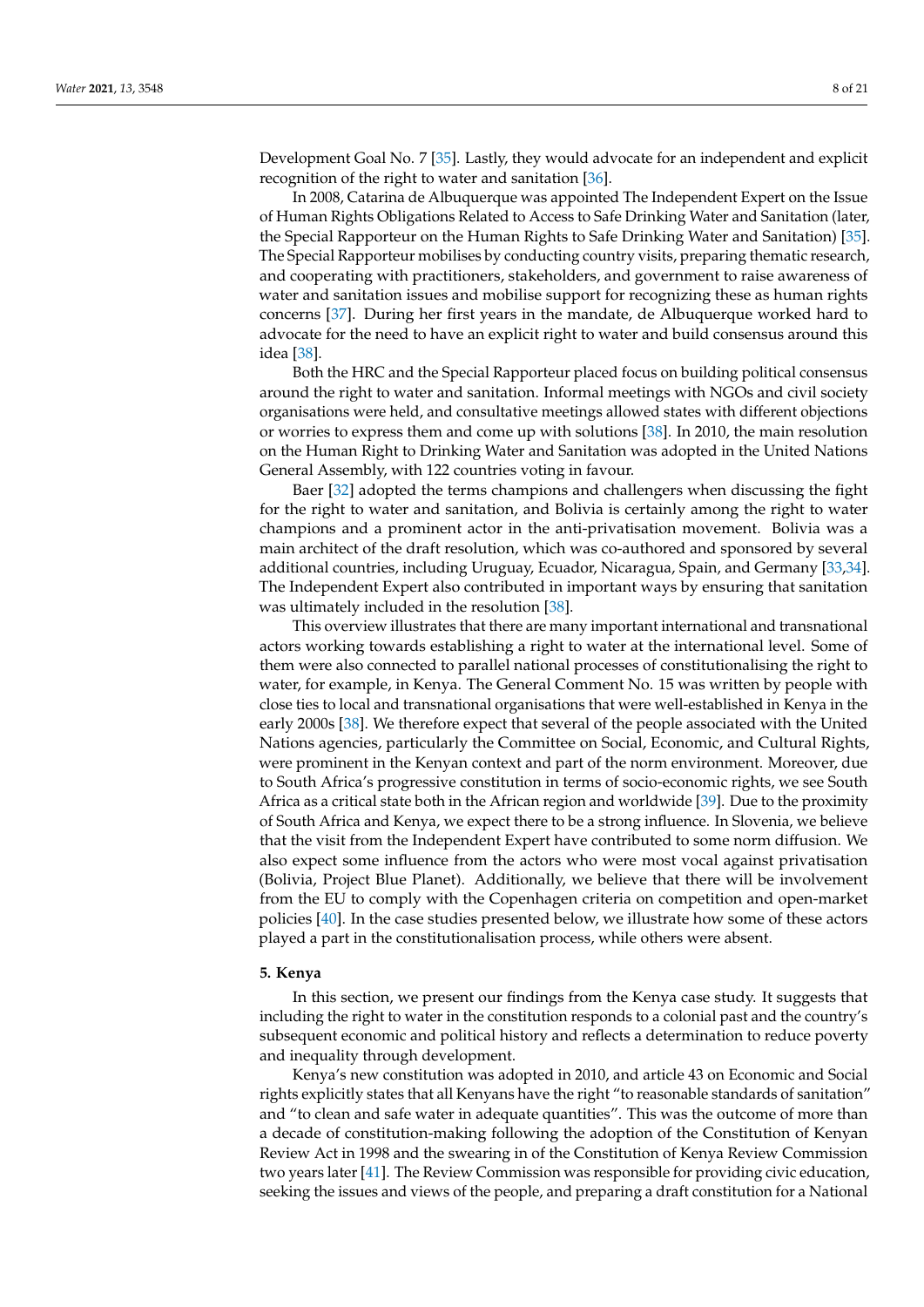Constitutional Conference (NCC) [\[42\]](#page-19-23). Political turbulence and changes in government put a halt to the constitutional review process, but in 2009, a Harmonised draft was finalised, and on 4 August 2010, it was accepted in a referendum.

The right to water and sanitation was included both in the early drafts and in the final constitution but changed during the decade-long process. The first draft, adopted at the National Constitutional Conference in 2004, included individual articles for the right to water and the right to sanitation. In a 2005 draft, both articles were removed, while the Harmonised Draft, which was presented by the Committee of Experts in 2009, reintroduced a free-standing right to water, while sanitation had now become a part of the right to housing. The President's party again tried to remove the right to sanitation, but the constitution adopted in 2010 brought back sanitation as part of the right to housing [\[1\]](#page-18-0).

#### *5.1. Key Actors*

According to the official documents, the main actors in the constitution-making process in Kenya are official actors. These include the Review Committee and its subcommittees, The Committee of Experts (hereafter the Expert Committee), politicians, parliamentarians, and members of the government and the administration [\[1\]](#page-18-0). In addition, input and suggestions came from citizens, societal groups, NGOs, civil society organisations, external actors, and experts. External actors is a broad term, including international human rights activists, constitution experts, UN employees, and foreign academics (for a detailed overview, see Loen [\[1\]](#page-18-0)). References to the Review and Expert Committees are present in a majority of the documents where water is an issue, while NGOs, civil society organisations, and individual persons or a combination are present in a quarter of these documents [\[1\]](#page-18-0). The external actors are not present in many of the documents (low frequency), but due to the expert status of these individuals and organisations, we believe that it is important to include them in the analysis. These include states in relatively close proximity with similar rights discourse (South Africa, Tanzania, Uganda, and Ethiopia), civil society organisations and local NGOs, international non-governmental organisations (Amnesty International, Wash United, Centre on Housing Rights and Evictions), foreign governments and agencies (German Society for International Cooperation/Deutsche Gesellschaft für Internationale Zusammenarbeit (GIZ)), and international governmental organisation (United Nations bodies, WTO, IMF).

#### *5.2. Political Opportunity Structures*

The political system and culture of Kenya facilitated a participatory and open constitution-making process that provided actors with opportunities to influence the contents of the constitution. This should be understood against the background of Kenyan history. Following British colonial rule (1920–1963), Jomo Kenyatta became the first Kenyan president. He introduced an authoritarian regime, which was maintained by Danial Arap Moi until multiparty elections and other democratic reforms were introduced in 1991. Due to weak opposition and an uneven playing field, Moi and his KANU party won the following two elections and remained in power until conceding to Kibaki in 2002. With the reintroduction of multi-party elections in 1991, a culture of resistance and human rights emerged that triggered and infused the constitution-making process [\[43\]](#page-19-24).

The official documents, several of which are verbatim reports from public hearings and meetings held over a period of two years around the country, suggest that the prowater right actors faced a relatively open political opportunity structure. Public hearings and meetings convened by political leaders and the Review Committee were used to create dialogue and public participation. The meetings were platforms for the public to speak about what they wanted to have in the constitution. The meetings always consisted of representatives from the Review Committee, but the meetings had different topics, and some were hosted especially for certain groups, such as women's representatives, children, and religious groups. This was meant to increase public participation but also to give different groups an arena to lift their considerations and inputs. The Review and Expert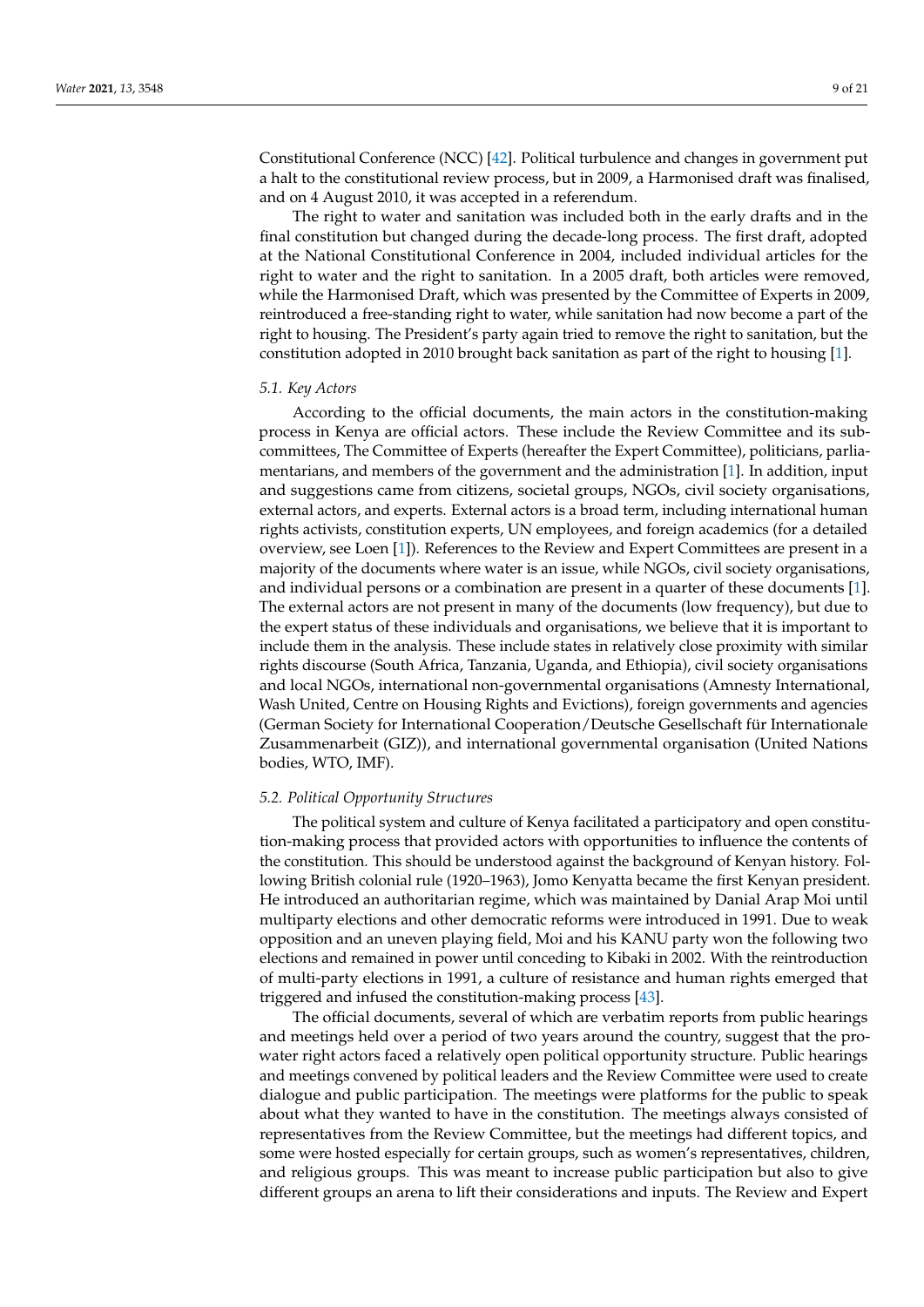Committees also collected written, recorded, or otherwise conveyed information from citizens regarding their perspectives, views, and interests. External actors were invited to participate in public meetings and topical seminars and to join the Committee of Experts, and the media ensured that the Review and Expert Committees could convey information and education to the public. The political system was seemingly responsive to the public grievances, and there was little overt opposition towards constitutionalising the right to water. At the same time, some government partisans repeatedly removed the articles on water and sanitation from the constitutional draft, and it is reasonable to assume that this would have prevailed had the previous government and president stayed on in power.

#### *5.3. Normative Opportunity Structures*

The key normative framework that pro-water-and-sanitation-rights actors in Kenya build on is development, which is strongly related to Kenya's high levels of poverty and inequality. The authoritarian regime that came into power after independence from Great Britain in 1963 maintained the liberal economic system introduced by the colonial rulers [\[41–](#page-19-22)[45\]](#page-19-25). However, the period after independence also brought low state capacity, inequality, and poverty. This became central to the struggle for democratic and economic reforms during the 1980s.

We started the search in the 271 documents from the constitution-making process. After excluding the irrelevant documents, we ended up with 84 documents containing references to water and 48 documents referencing sanitation [\[1\]](#page-18-0). The documents span ten years, from 26 March 2001 to 5 December 2011. Mentions of water and sanitation in the documents have been coded into categories of types of discourse, actors, and other relevant categories (the coding scheme is provided Table [A1](#page-17-0) in Appendix [A\)](#page-17-1). Several actors participated in shaping the constitutional draft. We argue that the international norm development that had been ongoing for many years and accelerated in the decade leading up to the adoption of the constitution greatly shaped the normative opportunity structures for water and sanitation rights activists in Kenya and that certain regional and national factors also have been influential for the acceptance of and adherence to a right to water norm.

The document analysis shows that the most frequent frame for both water and sanitation is right (63 and 27 documents, respectively; this includes references to water as a resource that citizens have the "right" to access, as well as the "right" to water, and water as a "human right"). The second highest frequency is groups and provision for water and sanitation, respectively. *Groups* refers mainly to marginalised groups, minorities, informal settlers, and women, who are particularly vulnerable to water scarcity, whilst *provision* encompasses references to the responsibility of the state to provide water. The rights to water and sanitation are also mentioned with reference to the following categories: access (to water or lack thereof), natural resources and environment (protection of natural water sources, sustainable usage of water resources), low-income groups (need for affordable water and sanitation services for low-income groups), health (the importance of clean water and sanitation for public and personal health), custody (the right to standards of sanitation for persons held in custody), and housing (right to sanitation as part of right to housing). There is a great deal of inequality in Kenya, and socio-economic and geographical cleavages overlap. This is reflected in the documents, which frequently mention areas where the level of poverty and water scarcity is much higher.

In terms of actor categories, state actors most frequently refer to water and sanitation as rights. Provision is also often mentioned as the responsibility of the state, and they also discuss water as natural resource and a part of the environment that must be protected. The provision and groups references to water are similar in the context of sanitation. However, sanitation is also brought up in relation to groups of people living in deplorable conditions in Nairobi.

The public and civil society groups often refer to water and sanitation in the context of rights, groups, access, and low-income. They are concerned with the lack of clean and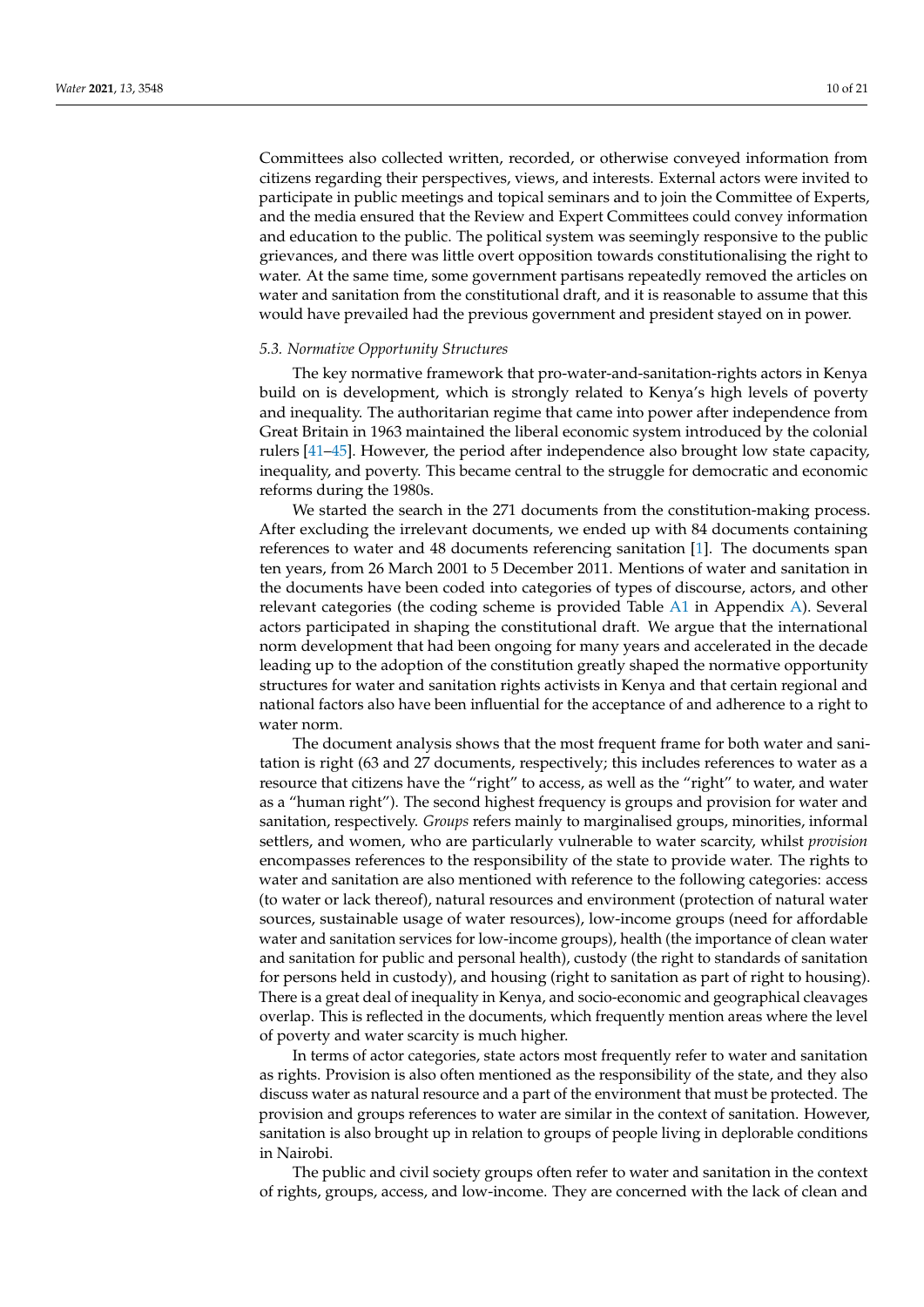affordable water for people in the poorer districts and regions, slum-dwellers, and informal settlers. They worry about women who must walk many kilometres every day to collect and carry water in kegs and *mitungis*, and they want the government to ensure access to clean piped water to all citizens.

Civil society and citizens clearly expected human rights to be anchored in law through constitutionalisation, and as is clear from the discussion above, the right to water and sanitation received attention and support during the constitution-making process. Members of the public were highly concerned with marginalised groups and the lack of equality among sociodemographic groups, such as people in the northern districts of the Eastern, North-Eastern and Rift Valley Provinces. The people who live there "are deprived of the same chances for education, of access to water, and of security in comparison with those in most other parts of the country". Similarly, poor and marginalised groups "are deprived of access to basic needs especially education, medical care, housing, transport, sanitation", and "lack access to basic amenities, such as water, food, and shelter". It is also evident from the Review Committee's final report that the people:

. . . expected that the new Constitution would take into account the needs and aspirations of the disadvantaged and marginalised members of society. In many respects, they expected the new Constitution to solve a myriad of socio-economic problems and create a drastic improvement in their livelihood, especially alleviate poverty, eradicate corruption, create employment opportunities, and provide adequate food, shelter, health, education, water, and land for every Kenyan (sic). [\[16\]](#page-18-15)

We assumed that South Africa's 1996 constitution would be a significant regional influence, and our analysis does show signs of South African influence. Based on the findings we present below, it is likely to assume that some form of norm diffusion took place through mechanisms of persuasion, acculturation, and coercion. The prominent South African Human Rights advocate Geoff Budlender was invited to provide the Review Committee and Standing Committee on Human Rights with knowledge and experience from the South African constitution. He offered detailed insights into how the South African constitution provides routines for promoting and securing human rights and for allocating resources for progressive realisation of rights and how affirmative action is used to protect marginalised and vulnerable groups. This is a way of inducing the listeners to the belief that safeguarding human rights should be done by securing them in the constitution, as was done in South Africa. As demonstrated in the excerpts below, Budlender emphasised how South Africa found inspiration for their constitution in international documents. By framing this as an international standard, we might even claim that it amounts to a form of coercion by appealing to conformity and cuing Kenyans to see this as the appropriate behaviour:

The international community has long realized that for our inherent dignity and right to life to be respected, the material conditions of our lives must be such that it is possible. [ . . . ] That is recognized from long ago in 1948 by the Universal Declaration of Human Rights, which deals very explicitly with the conditions of life, deals very explicitly with the need for matters such as inadequate standards of living including food, clothing, housing, medical care, and social services  $[\ldots]$ .

In South Africa, what we did was we followed the structure of the international covenant on economic, social, and cultural rights. We said we would have a general statement of the rights followed by the description of the duties. You have got [... a] copy of our bill of rights, and [if] you turn later to Section 26 of that, you will see the housing right, which explains how we have tried to deal with it. Let me turn to that. Section 26 I of our bill of rights of our Constitution contains a general statement of the right. Everyone has the right to have access to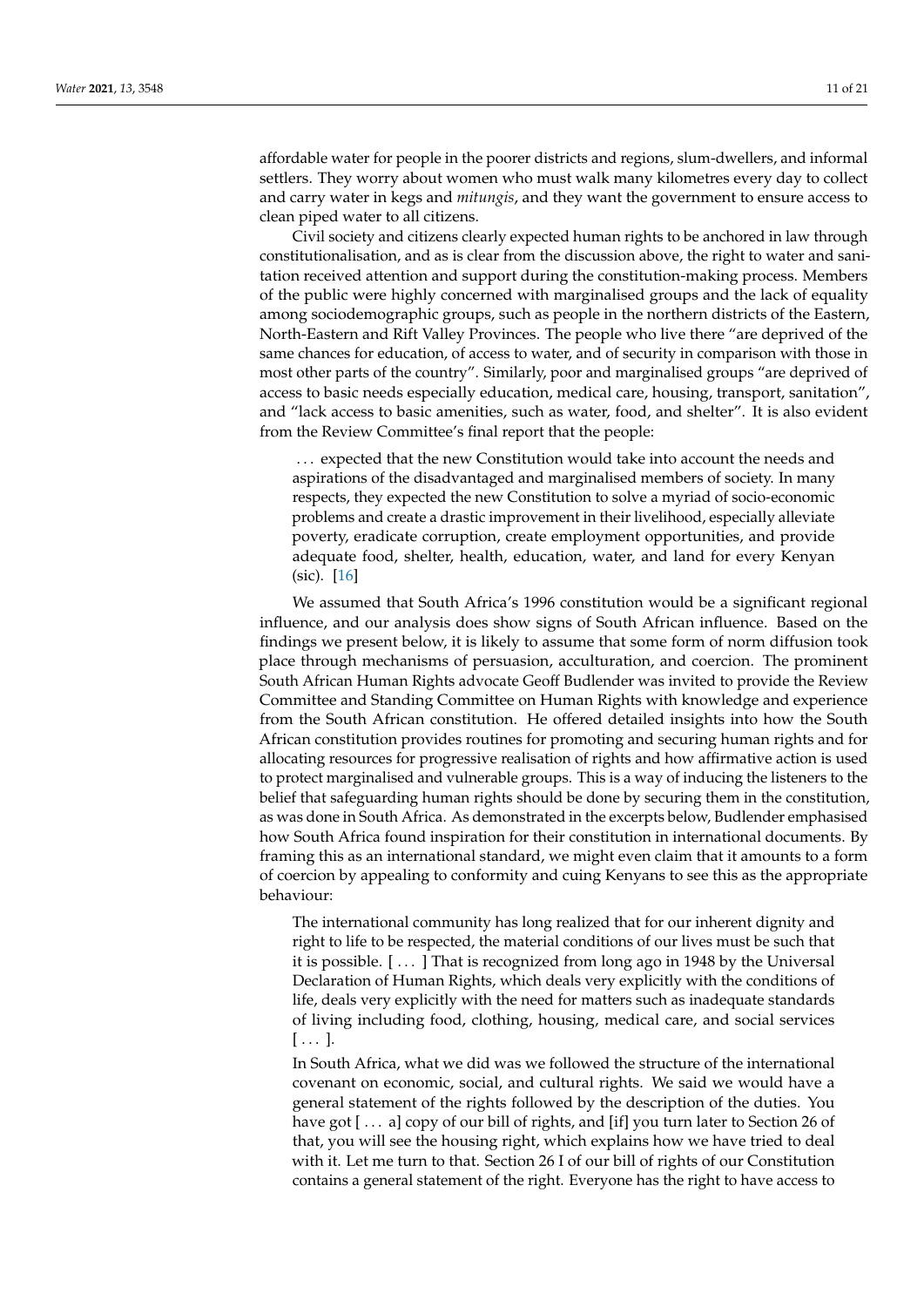adequate housing; it is a fundamental right, which everyone has to have access to  $[$ ...], and it is the general statement of the right.  $[16]$ 

Other important external actors are donor and development agencies, such as the German development agency GTZ (which became part of GIZ in 2011). The project "Realising Human Rights in Development Cooperation" aimed to improve and develop the water sector in Kenya through a water sector reform [\[46\]](#page-19-26). As part of the reform, Kenya adopted the 2002 Water Act, which treats water as an economic good [\[47\]](#page-19-27). However, the assistance from GTZ was not only about commodification of water; the organisation also aimed to implement the reform through a human rights-based approach [\[48\]](#page-19-28). Therefore, whilst funding new water policies and encouraging commodification of water services, they also advocated for the human right to water. This was not seen as contradictory; rather, GTZ argued that economic reform would enhance the provision of and access to water for all citizens [\[48\]](#page-19-28). After surveying citizens, they found that there was a lack of knowledge and understanding of the costs and resources it takes to run water and sanitation services but that consumers see access to water supply as a right and that there is a "high consumer sense of responsibility for payment for water consumption" [\[49\]](#page-19-29). It was thus a goal to inform the public on the ins and outs of water management and services and to raise awareness on water shortage in the country, and in 2004, the GTZ adopted a communication strategy for the Water Act that would focus on the:

... use of community-based social, religious, and civic/ political organisations, individuals, and networks in Kenyan society as channels and influencers to communicate with people "face-to-face". Examples would be speaking through women's groups, barazas, and church groups, etc. A radio entertainmenteducational serial drama linked to community level activities is also recommended as a central activity for this phase. [\[49\]](#page-19-29)

GTZ thus participated in water right advocacy both through mechanisms of coercion and persuasion.

# <span id="page-11-0"></span>**6. Slovenia**

In 2016, Slovenia amended its constitution to include Article 70a, which states that everyone has the right to drinking water and that water is a public good subject to the authority of the state [\[50\]](#page-19-30). Slovenia is one of only three European states that have constitutionalised the right to water, along with Iceland and Hungary [\[50\]](#page-19-30). In this section, we outline the process that led to the constitutional amendment in 2016 and trace the interaction of the central domestic actors with international norm entrepreneurs. We find that the right-to-water campaign strongly reflects an anti-privatisation discourse, the political culture, and history of state ownership and nationalism as well as Slovenia's European Union membership.

In terms of water resources, Slovenia is one of the richest countries in Europe. Located in the middle of Europe, with mountainous topography, its access to the Adriatic and Mediterranean seas, and its many underground rivers, gorges, and caves, Slovenia has access to great amounts of groundwater and surface water [\[51\]](#page-20-0). While this is a great foundation for providing accessible, affordable quality drinking water to all its citizens, the large surplus of relatively cheap water is also an attractive commodity for foreign companies [\[51\]](#page-20-0). There are several examples of foreign companies buying local breweries and local water suppliers or getting concessions for water use, causing an increase in drinking water costs and deterioration of water quality. The Dutch brewing company, Heineken, for example, took over two local breweries and bought a local water supply in Laško, thus causing a 30 per cent increase in drinking water costs for the city's inhabitants [\[51\]](#page-20-0). Another company acquiring a concession for a water purification plant caused a deterioration of water quality [\[51\]](#page-20-0). These developments led to the emergence of advocacy for constitutionalising the right to water starting in 2013.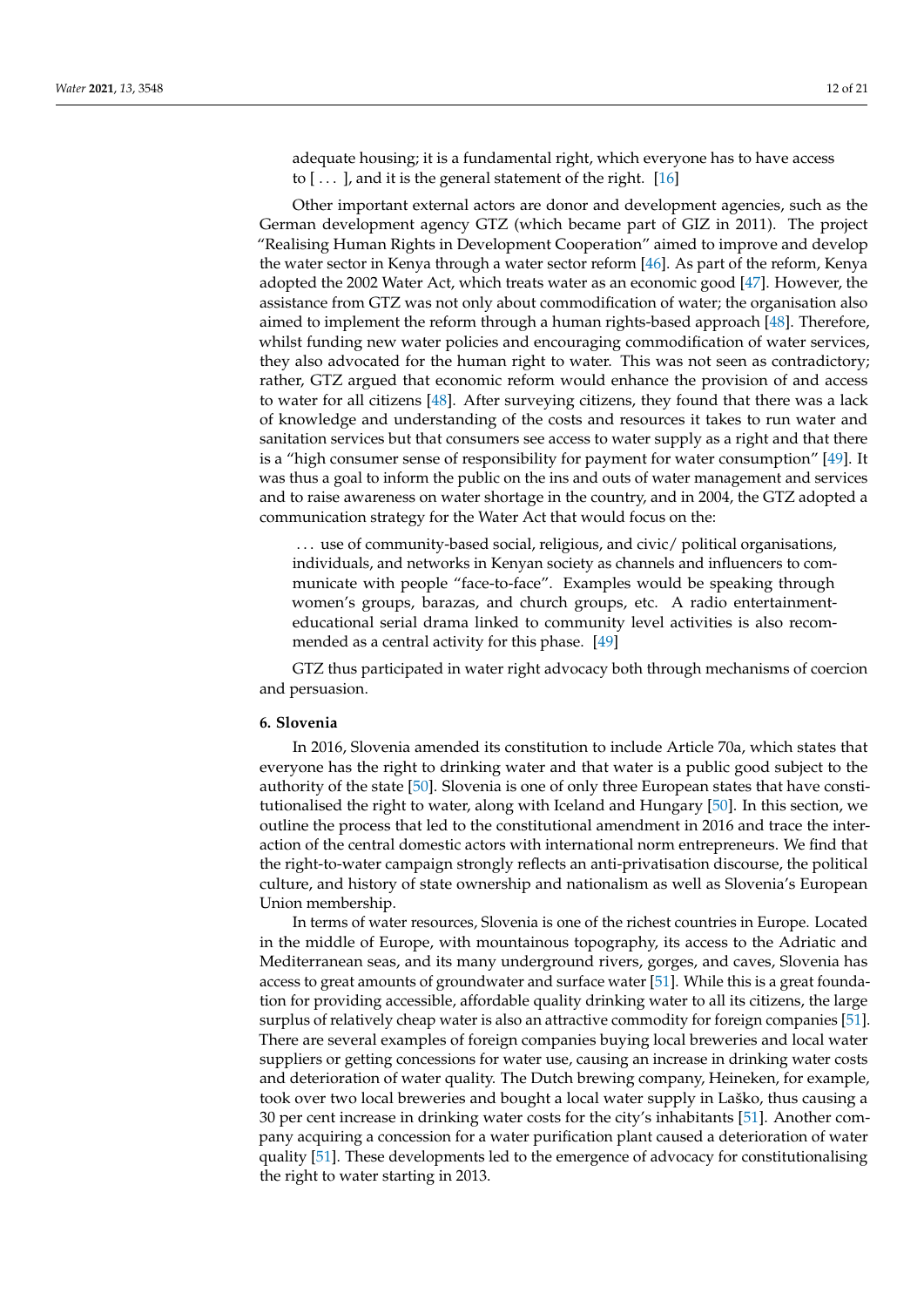In 2014, fear of a proposed EU directive on the awarding of concession contracts gave fuel to the advocacy, where civil society activists joined forces with parliamentarians [\[51\]](#page-20-0). If an EU directive is adopted, EU Member States must adopt their national legislation to EU law. This particular directive would, among other things, regulate privatisation of Member States' water resources. There were strong concerns about this directive among several Member States because of the involvement of entities in sectors that would benefit from its adoption, particularly private companies in need of water resources [\[51](#page-20-0)[,52\]](#page-20-1).

#### *6.1. Key Actors*

There are two main groups of actors in the Slovenian case. Firstly, several political leaders and parliamentarians were engaged in the efforts to amend the constitution. Secondly, there was an incredible mobilisation and support from the public. In the aftermath of the proposed EU directive, Slovenian parliamentarians proposed to include the right to water in the constitution. They wanted to protect the water resources and Slovenians' access to drinking water from future privatisation legislation. There was broad consensus among parliamentarians the necessity of a constitutional amendment, and the first proposal was put forward by a coalition of 35 legislators [\[52\]](#page-20-1).

The public mobilisation also played an important role, sending strong messages that water is a public good, water resources should not be privatised, and water supply for the population cannot be carried out as a profit-oriented activity. An interesting point of study is the interplay between political parties and the public mobilisation. A prominent person in the right-to-water mobilisation in Slovenia stated that "political parties are encouraged by the people to include the protection of water resources and the protection of nature in general in their political agendas" [\[53\]](#page-20-2).

Very important in the Slovenian context was a civilian initiative consisting of lawyers, journalists, programmers, filmmakers, national and European politicians, and volunteers contributing skills, knowledge, and determination [\[54\]](#page-20-3). The lawyers provided advice on the legal obstacles and opportunities for constitutionalising the right to water, whilst the filmmaker created "short videos with celebrities, which had a big impact to the people" [\[54\]](#page-20-3). The initiative used several strategies to raise awareness and encourage debate the issue, from social media to lectures and events. The analysis we present below suggests that the civilian initiative spread awareness and generated support for the right to water through mechanisms of socialisation and acculturation.

#### *6.2. Political and Socio-Economic Opportunity Structures*

Slovenia's political and geopolitical history is unique, and especially the socialist Yugoslavian legacy has been important both for Slovenia's position and opportunities for integration into the European Union and for democratisation and modernisation opportunities [\[55\]](#page-20-4). Starting in the late 1980s, Slovenia introduced several liberalising reforms, including multi-party elections, toleration, and eventually promotion of pluralism and diversity [\[55](#page-20-4)[,56\]](#page-20-5). Slovenia also started an enduring process of European integration, economic transformation, and privatisation motivated by a strong democratic, economically liberal, pro-Western orientation among both citizens and elites [\[55,](#page-20-4)[56\]](#page-20-5).

Slovenia emerged from the Yugoslavian federation with a low debt burden compared to other Yugoslavian states due to its successful negotiations with IMF and international lenders [\[57\]](#page-20-6), and their initial conditions for development were more favourable than for most other Central and Eastern European countries. They also continued their left-wing government tradition, taking a more modest approach towards market liberalisation and privatisation also in their accession negotiations with the EU (favouring domestic owners, shares to state-controlled funds, employees, and internal buyouts). The pressure from the EU to privatise businesses and shares caused strong domestic resistance, which was "embedded in a domestic consensus surrounding the advantages and ultimate success of Slovenia's less radical transition path" [\[57\]](#page-20-6). The ambition to privatise the economy created political turmoil, but eventually, a privatisation plan and legislation allowing for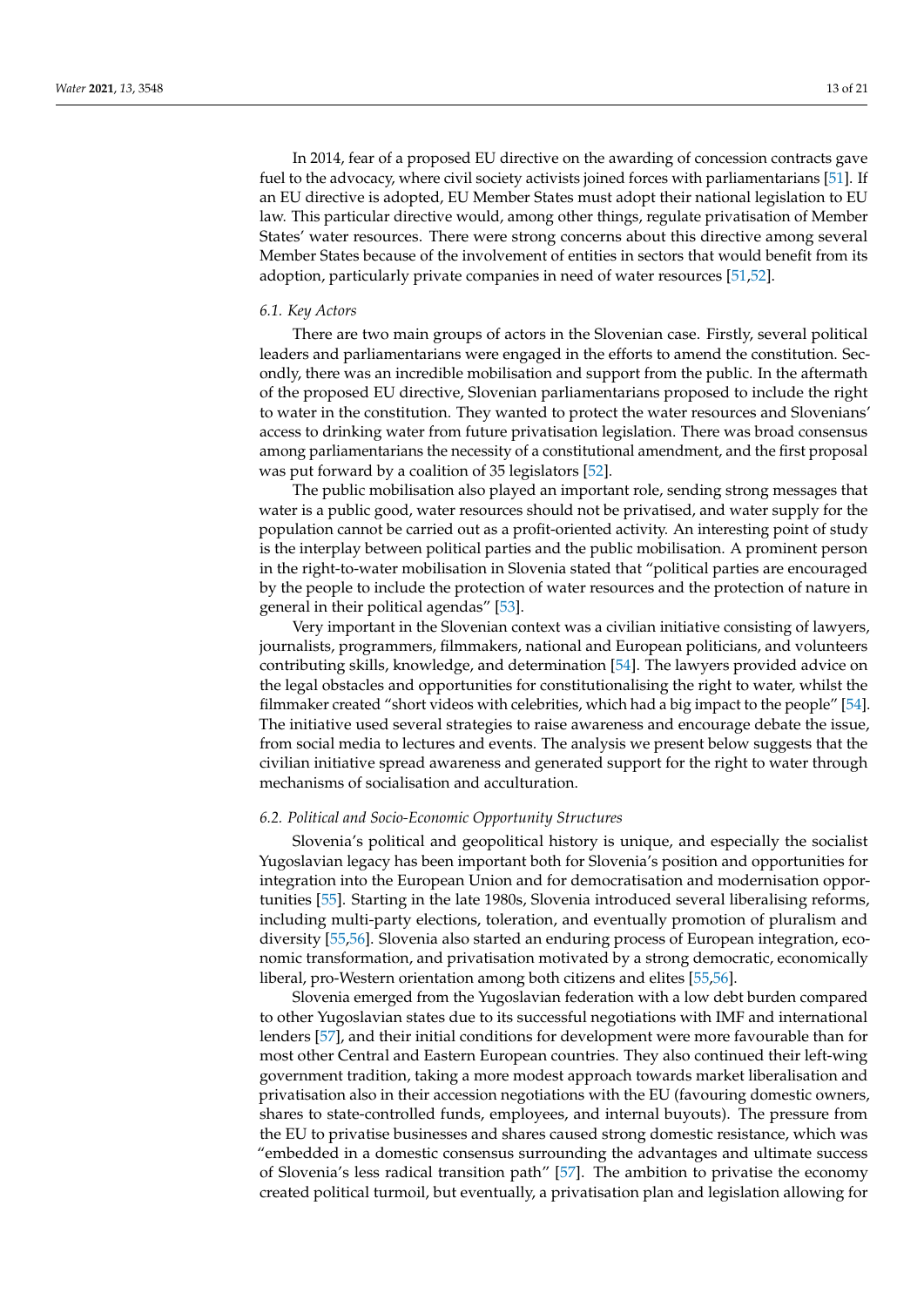sale and free distribution of state enterprise stocks was drafted, and in November 1992, it was adopted by the parliament [\[58\]](#page-20-7). The transition to a market economy is an important backdrop of the process of constitutionalising the right to water in 2016.

In the early 2000s, when a Slovenian brewery was faced with pressure to sell shares to a foreign company, Slovenians united in their opposition towards "the perceived threat of a foreign takeover of a beloved national brewery" [\[57\]](#page-20-6). It also prompted a more general public debate on foreign versus domestic ownership. Those who were sceptical towards foreign ownerships argued that the only motivation for the foreign actors is profit and that they specifically seek out the less developed European countries to take advantage of them, whilst those in favour argued that it would improve economic integration, and they also referred to the second Copenhagen criterion on "a functioning market economy and the capacity to cope with competition and market forces in the EU" [\[57\]](#page-20-6).

The increased privatisation coupled with a fear of losing autonomy towards the EU on concession contracts gave fuel to the advocacy for constitutionalising the right to water that started in 2013 [\[53\]](#page-20-2). In 2015, the Civil Initiative for Slovenia and Freedom was formed. This is an informal connection of people "with different skills and of various professions, ages, ideological, and religious beliefs" [\[54\]](#page-20-3) who took part in a campaign to promote the constitutionalisation of the right to drinking water, which was their main and only issue.

One particularly important member of the civilian initiative is Brane Gulobović, a former parliamentarian with knowledge on how to go from mobilising the issue to actually implementing policies and new laws. He became a pivotal actor in the initiative but also in the formal political system, as he had connections and ties to sitting parliamentarians.

During his term in parliament, he initiated the process towards amending the constitution. In August 2013, the Parliamentary Committee on Agriculture, Forestry, Food, and the Environment organised a public hearing on how to best ensure and protect the right to drinking water  $[17]$ , and in March 2014, Gulobović and other members of parliament submitted a proposal to initiate the procedure of amending the constitution [\[52](#page-20-1)[,59\]](#page-20-8). The process was disrupted by early elections, in which Gulobović was not re-elected, but in June 2014, the Constitutional Commission organised a public event on drinking water, where the proposed Brane Gulobović's draft amendment was discussed [\[59\]](#page-20-8). Two years later, the Civilian Initiative for Slovenia and Freedom met with the President of the National Assembly and handed over 45,000 signatures supporting inclusion of the right to drinking water in the constitution [\[60\]](#page-20-9).

In July 2016, a constitutional amendment was proposed to the Constitutional Commission to enshrine in the constitution the provision that everyone has the right to safe drinking water. On 3 November, the Commission approved the proposal. The President of the National Assembly emphasized that he would do everything possible to complete the process of signing the Constitution as soon as possible, and already, in mid-November, the National Assembly discussed amending Article 70A of the Constitution of the Republic of Slovenia, adding the Right to Drinking Water. The amendment was adopted by 64 votes in favour and 0 against [\[61\]](#page-20-10). A week later, the National Assembly met for an extraordinary session to promulgate the constitutional amendment [\[60\]](#page-20-9).

There were few opponents to constitutionalising the right to water in Slovenia. The politicians generally supported the amendment from the start, and any reluctance in the political leadership was removed by the civilian initiative and the signatures of 45,000 citizens.

#### *6.3. Normative Opportunity Structures*

The normative opportunity structure of the water rights activists should be understood against the backdrop of Slovenia's political history and ideology. The literature that exists on Slovenia's slow and modest transition strategy shows that despite the wish to integrate into the European Union, the country held on to a national patriotism and socialist traditions [\[57\]](#page-20-6). Anti-privatisation positions have constitutional support. Article 2 of the constitution reads: "Slovenia is a state governed by the rule of law and a social state",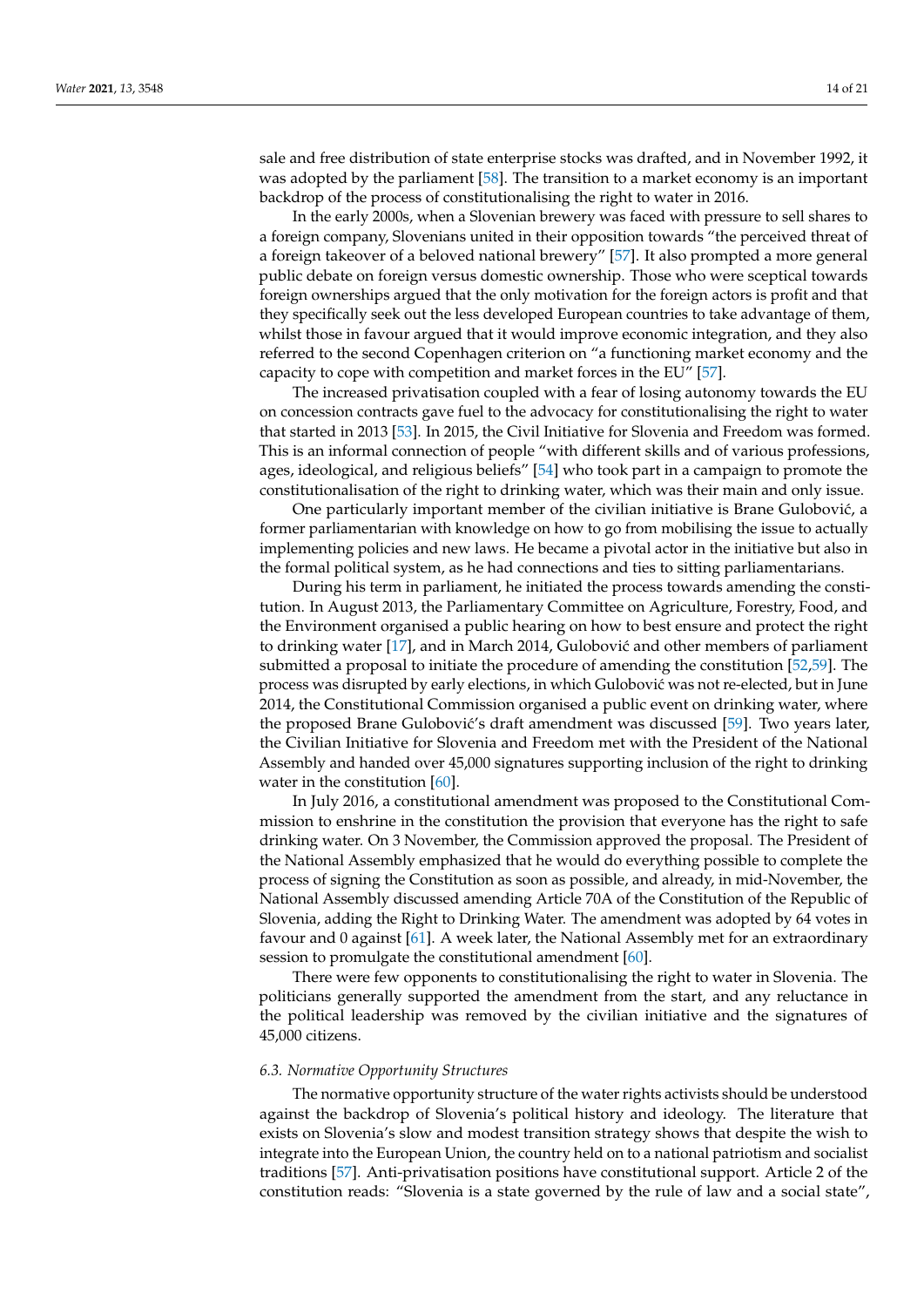and the constitution has strong corporatist features and emphasis on workers' rights [\[57\]](#page-20-6). The public's perception and understanding of terms such as public good is also highly contingent on the country's socialist past. Citizens have strong feelings about social justice, equality, and access to goods for everyone [\[62\]](#page-20-11). Natural resources, such as water, wildgrowing foods, air and forests, peace, infrastructure (municipal properties, roads, paths, wells, ponds, monuments, and viewpoints), and public services, are all viewed as public goods or common goods by local Slovenes [\[62\]](#page-20-11). This sentiment was shared by the civilian initiative:

*Our main goal was to be clearly written into the Constitution that water and water land is a natural public good, over which no-one can acquire ownership rights; that everyone has the right to drinking water; that the water supply of the population cannot be owned by private companies in any legal-formal way, and that the provision of the water supply to the public is a service which should not generate profit and that the water supply of the population has the absolute precedence over economic exploitation in the case of the water crisis or drought or other crises, and that the water resources be managed sustainably, with thoughts on our posterity.* [\[53\]](#page-20-2)

The first appearance of water as a topic in parliamentary documents that we have identified is from August 2013, shortly after Brane Golubović entered parliament. Most of the parliamentary debates on this topic relate to anti-privatisation and efforts to prevent profit-oriented water supply [\[53\]](#page-20-2). Because of the water abundance in Slovenia and the high quality of the groundwater, there is little focus on contemporary problems of water distribution and access, but rather, the focus is on protecting future water provision and ensuring access of high-quality and affordable drinking water to future generations of Slovenes.

# <span id="page-14-0"></span>**7. Discussion**

Both in Kenya and Slovenia, the processes of constitutionalising the right to water involved a vibrant and participatory civil society and emphasised water as essential for current and future generations' health and quality of life. However, there are also many differences, including the sites of reform, the nature of the actors involved, and their ties to international pro-water right actors.

#### *7.1. Political Structures and Contexts*

In Kenya, advocacy for constitutionalising the norm mainly took place before the constitutional review committee, a body constituted for the purpose, whereas in Slovenia, it took place in and was initiated by Parliament. In Kenya, parties were actively involved in the constitution-making process, but the final decision was made in a referendum (bottomup). In Slovenia, the decision was made in Parliament (top-down), but the process was characterised by public participation and a broad public debate on the topic. In Parliament, the amendment was supported by broad coalition and accepted by consensus.

Whilst Kenya's 2010 constitution was developed alongside the international process of recognising the human right to water and sanitation, Slovenia's adoption of a constitutional right to water in 2016 took place in a somewhat different international context with a more firmly institutionalised international human right to water but also less international focus on the issue. While not a straight-forward process, enshrining the right to water in the Slovenian constitution was a significantly quicker process than in Kenya.

Finally, the regional context differs. Slovenia, as a member of the European Union, is integrated in an institutional context with stronger implications for domestic norm development. As we have seen, the constitutional amendment came as a counter-initiative to a suggested EU directive allowing for more privatisation. Kenya's regional context, while more loosely integrated, was one in which other countries already had constitutionalised the right to water (South Africa, Gambia, Uganda, and Ethiopia between 1994–1996) or were in the process of doing so (Niger in 2010, Somalia in 2012, and Eswatini in 2013) and where the South African influence in particular seems to have been significant.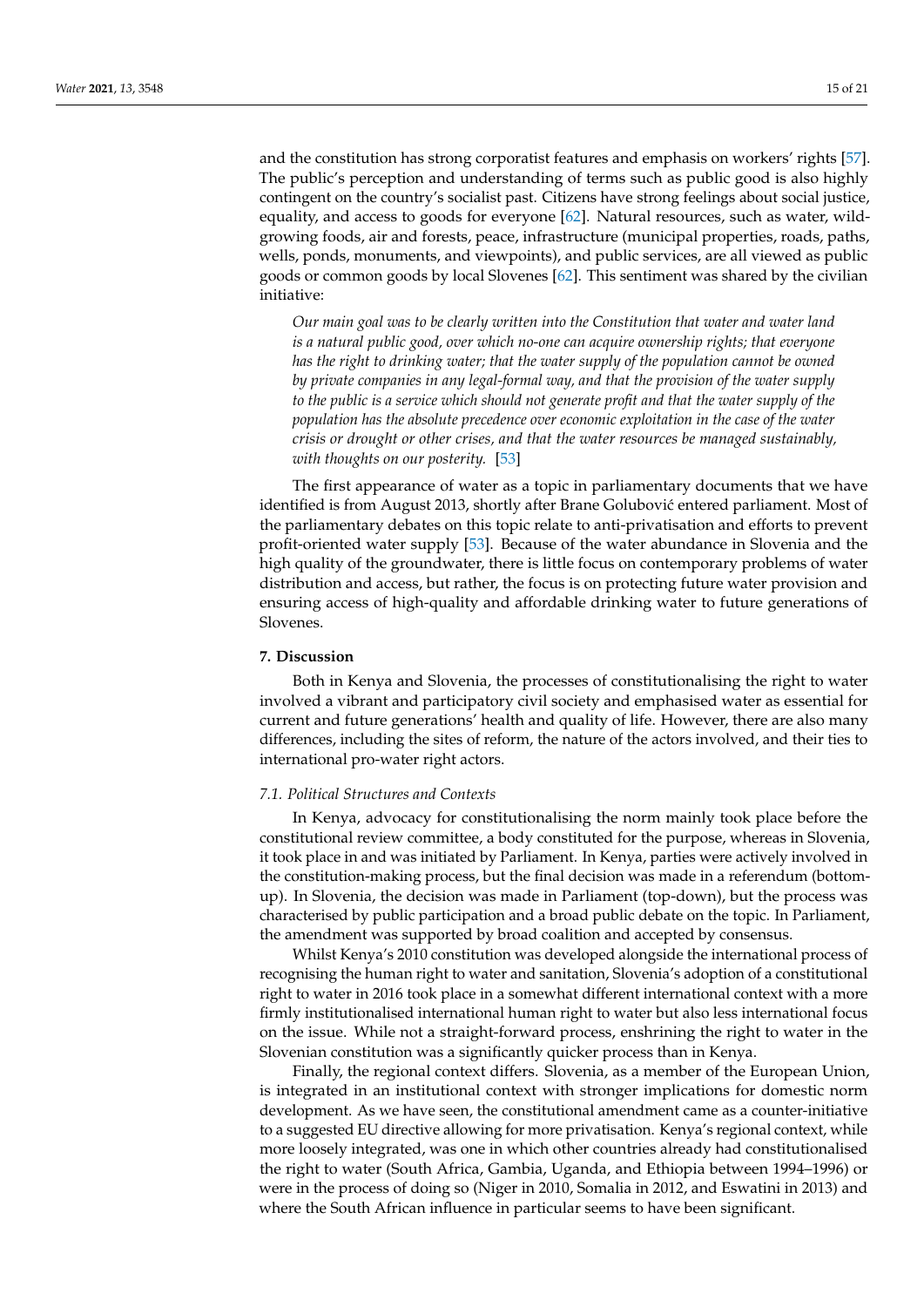# *7.2. Framing of the Right to Water*

In Kenya, actors actively use rights language and primarily economic and social rights in their discussions on water and sanitation access. There is a strong emphasis on development, lifting people out of poverty, and ensuring access to health services, school, work, and basic needs, such as food and water, for all Kenyans. In the documents, we find that some state actors rely heavily on human rights discourse, with a main focus on the right to housing and the right to health. This illustrates how framing a new norm in a similar manner to already existing norms and rights increases chances of the new norm being understood, accepted, and secured by the actors within the state [\[3,](#page-18-2)[10,](#page-18-9)[14\]](#page-18-13). Additionally, in Slovenia, pro-water right activists used an existing framework of rights and values to generate support and acceptance for the right to water norm among citizens and politicians. The discursive opportunity structure favoured a contestation of the privatisation trends of the past decades and opposition of attempts from the EU to force privatisation in water-resource dependent sectors. Unlike in Kenya, where privatisation was argued by some actors as a route to ensuring universal access to and quality of water, it was broadly perceived as a threat in Slovenia.

The citizens and organisations who participated in the discussions in Kenya used a similar language as the state actors but stressed the importance of the state's responsibility for providing for socio-economic rights, including water. While there were prominent human rights advocates among the state actors, evidence suggests resistance from within the government. In some documents, the right is referred to as the right to access water and not merely the right to water. This has been suggested as a strategy for subliminally transferring their obligations to private actors [\[32\]](#page-19-13). This suggests that while the state was willing to accept a limited right to water for their citizens, they were reluctant to commit to ensuring all citizens access to high-quality drinking water. This is not a unique challenge. It is easy to sign off on a document giving citizens de jure rights but difficult to ensure de facto realisation. The Sustainable Development Goals created specific target goals as an attempt to administer this challenge [\[63\]](#page-20-12).

#### *7.3. Links to International Actors and Discourses*

Analysing the processes of constitutionalising the right to water in Kenya and Slovenia, we find little evidence supporting a strong effect of the international recognition of the Human Right to Water and Sanitation in UN Resolution 64/292. Especially in Slovenia, where the right to water was already rooted into the discourse of anti-privatisation and a desire to preserve natural resources in national ownership, we see that the advocates had little need for a new normative framework. As noted by of the most prevalent activists:

There were no special contacts between our civic initiative and other NGOs across Europe, nor did we follow the example of some other countries that constitutionalised the right to water. [\[53\]](#page-20-2)

Nevertheless, there are influences from external actors in both countries. While not central transnational norm entrepreneurs in the international mobilisation for a human right to water, they are of importance in the two cases. In Kenya, participants in the discussion repeatedly referenced the UN Convention on Economic, Social and Cultural Rights and, more specifically, rights to housing, life, and health in discussions on the right to water and sanitation. The analysis also suggests that citizens, organisations, and state officials concerned with the lack of adequate services and facilities framed the right to water as a state obligation. This finding suggests a stronger case of emulation international conventions and mechanisms in Kenya. The South African constitution also constituted a reference document from which Kenya found inspiration to include a strong bill of rights and mechanisms for monitoring and protecting these rights in the constitution. Last but not least, international donors and GTZ in particular influenced the discourses on water, both in terms of privatisation and rights-based approaches. In Slovenia, the scope of a domestically existing norm on state ownership, national patriotism, welfare, and protection and conservation of natural resources was widened based on their existing political culture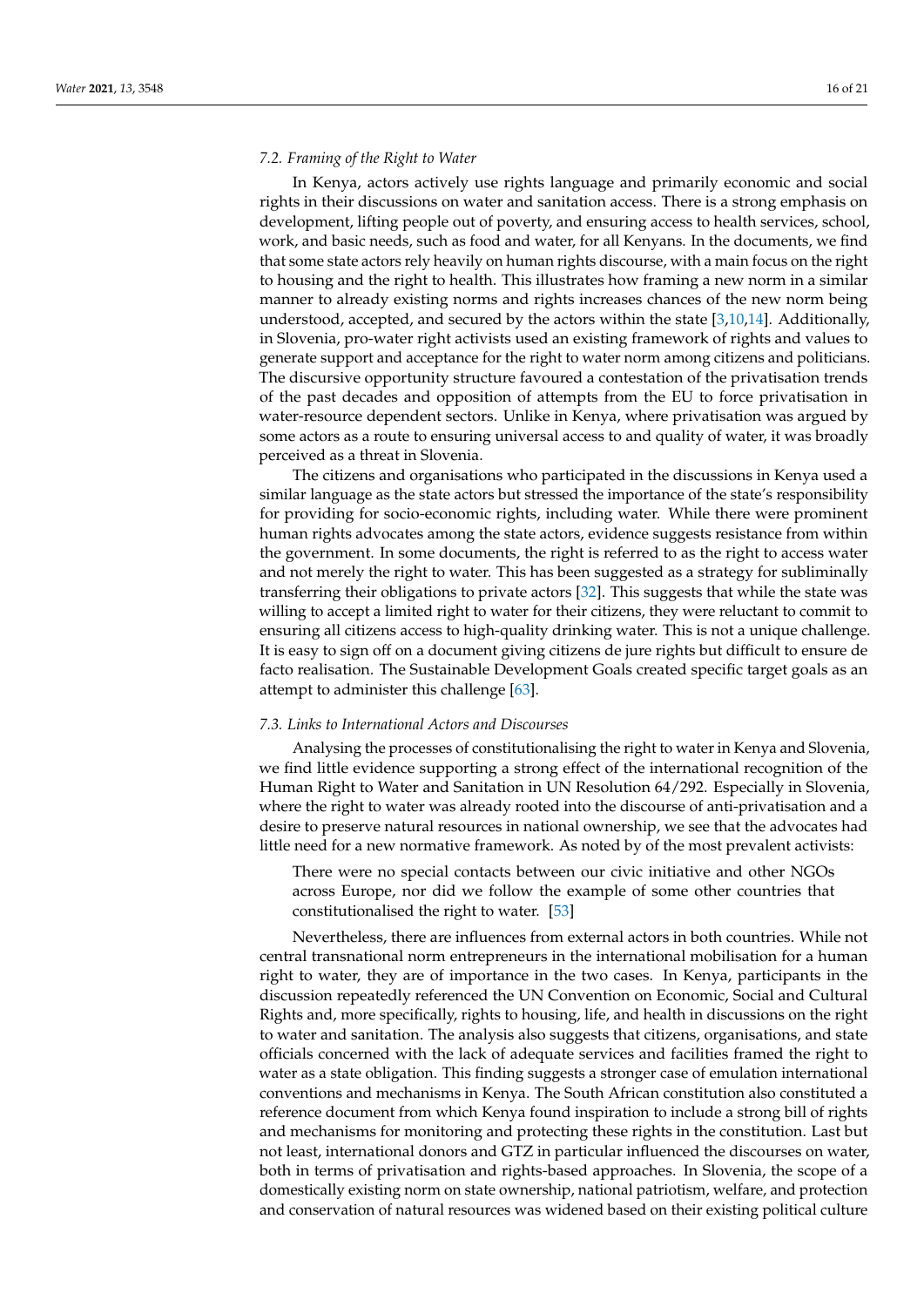and norms. However, the pro-water right movement in Slovenia grew in response to the EU directive on concession contracts, which was lobbied for by private companies looking for ways to increase profit [\[51\]](#page-20-0).

#### <span id="page-16-0"></span>**8. Conclusions**

As we have shown, to understand the constitutionalisation of the right to water in the two cases, the central actors´ normative opportunity structures are key. The different ways of framing the right to water in the two cases demonstrate that alternative framings may be equally successful in creating support and acceptance for the norm. The domestic process does not necessarily have to rely on the United Nations-adopted norm on the human right to water and sanitation. The case studies show that to frame the right to water in relation to other human rights, development, environmental conservation or anti-privatisation can also be effective, if it resonates with the normative context.

There is clear evidence that favourable domestic political opportunity structures were important in both cases, illustrated by the pro-water right activists' usage of open political channels and many options for influence. Additionally, we find that domestic pro-water right actors use mechanisms of socialisation and acculturation to proliferate relevant information about the norm and to generate support for it, whilst international actors to a lesser extent influenced norm diffusion. When they have done so, such as GIZ and South African constitutional experts in the Kenyan case, they have used mechanisms of coercion and persuasion. In Slovenia, the main external influence seems to be the reaction sparked by the coercive influence of the EU directive.

The findings are in line with the expectations that normative opportunity structures are important. However, in contrast to our expectations, we find that the potential structures for advocacy opened by the international norm development and the recognition of the human right to water and sanitation in 2010 rarely were utilised by actors in Kenya and Slovenia. We believe that more research is needed on how international right norms are diffused, how domestic opportunity structures influence the acceptability of the norm at national level, and how actors can manipulate and change these structures. There is also need for more research on the effects of constitutionalisation of the right to water on citizens' possibility to enjoy their right.

**Author Contributions:** Conceptualization, M.L. and S.G.; methodology, M.L. and S.G.; software, M.L.; validation, M.L. and S.G.; formal analysis, M.L.; investigation, M.L.; resources, M.L.; data curation, M.L.; writing—original draft preparation, M.L. and S.G.; writing—review and editing, M.L. and S.G.; visualization, M.L. and S.G. All authors have read and agreed to the published version of the manuscript.

**Funding:** Research funded by the Norwegian Research Council. "Elevating Water Rights to Human Rights: Has it strengthened marginalized peoples' claim for water? (Forskerprosjekt—FRIHUMSAM project number 263096). P.I. Bruce M. Wilson.

**Institutional Review Board Statement:** Since the archival data materials were publically available and the interviewees were experts interviewed in their public capacity, and also were anonymised, the Review Board did not consider ethical approval required.

**Informed Consent Statement:** Informed consent has been obtained from the interviewees to publish this paper.

**Data Availability Statement:** The following data presented and analysed in this study is available: Constitutions of Kenya and Slovenia can be accessed from: Comparative Constitution Project. Constitute project. <https://www.constituteproject.org/search?lang=en> (accessed on 28 July 2020). Parliamentary documents from the Slovenian Parliament can be accessed from: Državni Zbor. Kronologija VI. Mandata. [https://www.dz-rs.si/wps/portal/Home/is/kronologija/!ut/p/z1/04\\_Sj9CPykssy0](https://www.dz-rs.si/wps/portal/Home/is/kronologija/!ut/p/z1/04_Sj9CPykssy0xPLMnMz0vMAfIjo8zinfyCTD293Q0N3L2cTAwCjf19nYLMgwyDPQz0w8EKvCy9Hb3ACoyCTA0C-XYycfIMNjA2CjQz0o4jRb4ADOBKpH4-CKPzGF-SGhoY6KioCAIQMZuY!/dz/d5/L2dBISEvZ0FBI-S9nQSEh/) [xPLMnMz0vMAfIjo8zinfyCTD293Q0N3L2cTAwCjf19nYLMgwyDPQz0w8EKvCy9Hb3ACoyCTA0C-](https://www.dz-rs.si/wps/portal/Home/is/kronologija/!ut/p/z1/04_Sj9CPykssy0xPLMnMz0vMAfIjo8zinfyCTD293Q0N3L2cTAwCjf19nYLMgwyDPQz0w8EKvCy9Hb3ACoyCTA0C-XYycfIMNjA2CjQz0o4jRb4ADOBKpH4-CKPzGF-SGhoY6KioCAIQMZuY!/dz/d5/L2dBISEvZ0FBI-S9nQSEh/)[XYycfIMNjA2CjQz0o4jRb4ADOBKpH4-CKPzGF-SGhoY6KioCAIQMZuY!/dz/d5/L2dBISEvZ0FBI-](https://www.dz-rs.si/wps/portal/Home/is/kronologija/!ut/p/z1/04_Sj9CPykssy0xPLMnMz0vMAfIjo8zinfyCTD293Q0N3L2cTAwCjf19nYLMgwyDPQz0w8EKvCy9Hb3ACoyCTA0C-XYycfIMNjA2CjQz0o4jRb4ADOBKpH4-CKPzGF-SGhoY6KioCAIQMZuY!/dz/d5/L2dBISEvZ0FBI-S9nQSEh/)[S9nQSEh/](https://www.dz-rs.si/wps/portal/Home/is/kronologija/!ut/p/z1/04_Sj9CPykssy0xPLMnMz0vMAfIjo8zinfyCTD293Q0N3L2cTAwCjf19nYLMgwyDPQz0w8EKvCy9Hb3ACoyCTA0C-XYycfIMNjA2CjQz0o4jRb4ADOBKpH4-CKPzGF-SGhoY6KioCAIQMZuY!/dz/d5/L2dBISEvZ0FBI-S9nQSEh/) (accessed on 11 October 2021). Documents from the Constitution of Kenya Review Committee were downloaded from: Katiba Institute. Katiba Digital Resource Database. [http:](http://www.katibainstitute.org/Archives/)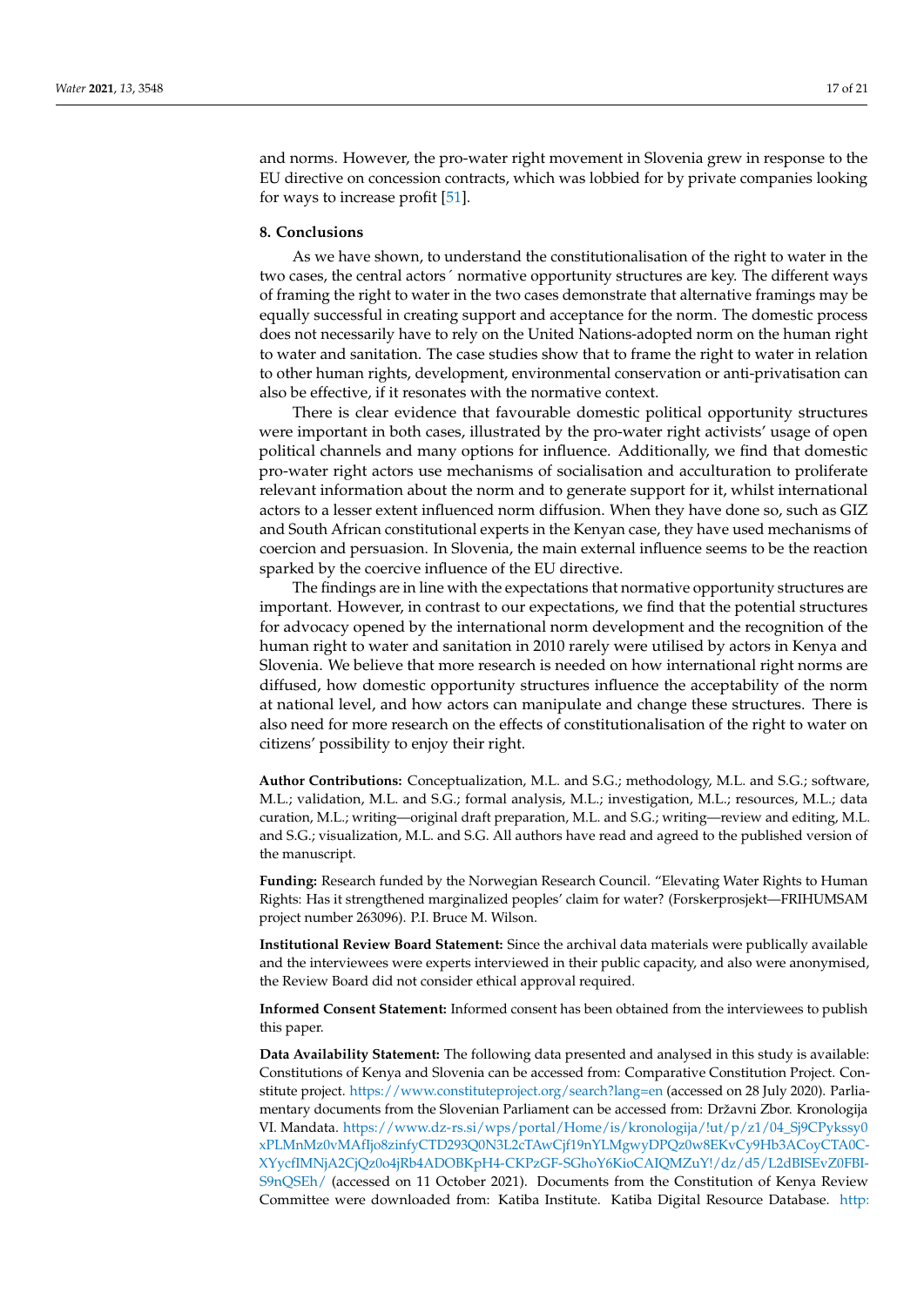[//www.katibainstitute.org/Archives/](http://www.katibainstitute.org/Archives/) (accessed on 18. November 2019). The Katiba Archive website has since been removed. Documents that were downloaded from the website and used in the analysis can be obtained from the corresponding author, along with the code syntax used to download the documents from the website through the RStudio software.

**Acknowledgments:** We are grateful to our colleagues at the CMI-UiB Centre on Law & Social Transformation; the Chr. Michelsen Institute, and the University of Bergen for comments, suggestions, and great conversations about this topic—and particularly to the team in the research project "Elevating water rights to human rights: Has it strengthened marginalized peoples' claim for water?" (Researcher project—FRIHUMSAM project number 263096).

**Conflicts of Interest:** The authors declare no conflict of interest.

# <span id="page-17-1"></span>**Appendix A**

<span id="page-17-0"></span>**Table A1.** Coding categories.

| Variable                                |               | Coding                                                 |  |
|-----------------------------------------|---------------|--------------------------------------------------------|--|
| Type of document                        |               | Constitution (drafts and old<br>constitution included) |  |
|                                         |               | Paper                                                  |  |
|                                         |               | Report                                                 |  |
|                                         |               | Working document                                       |  |
|                                         |               | <b>Review Committee</b>                                |  |
|                                         |               | <b>Expert Committee</b>                                |  |
|                                         | State actors  | Special and topical committees                         |  |
|                                         |               | Politicians and parliamentarians                       |  |
| Present actors or author of<br>document | NGOs and CSOs | NGOs or civil society<br>organisations                 |  |
|                                         | The People    | Private persons, the people                            |  |
|                                         |               | Representatives of groups in<br>society                |  |
|                                         | Professionals | Scholars, academics,<br>professionals                  |  |
|                                         | <b>NA</b>     | Not applicable                                         |  |
| Water                                   |               | Yes<br>No                                              |  |
| Sanitation                              |               | Yes<br>No                                              |  |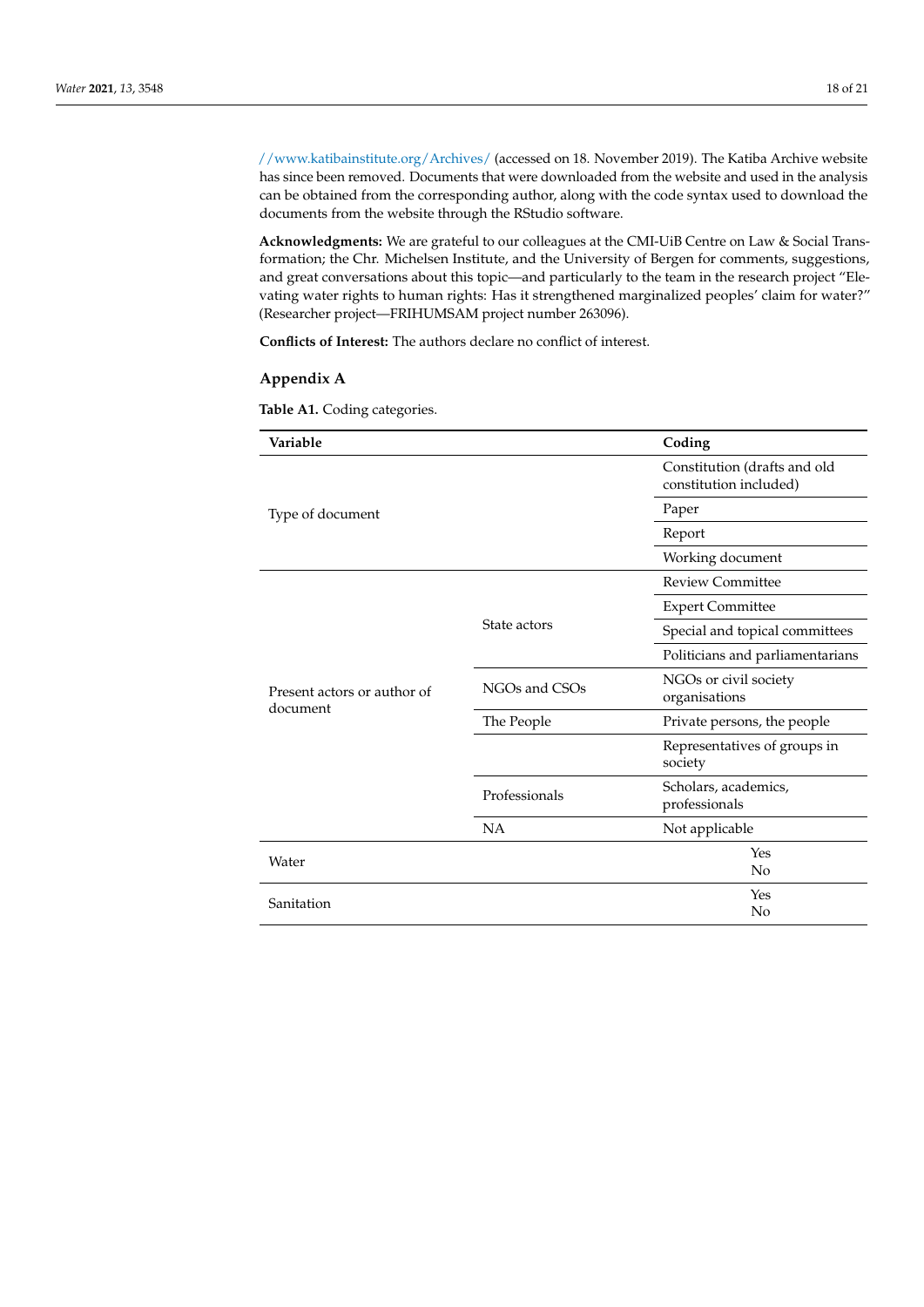| Variable                        | Coding                                                                                   |  |
|---------------------------------|------------------------------------------------------------------------------------------|--|
|                                 | Right / human right                                                                      |  |
|                                 | Minorities, marginalised groups<br>(women, children, pastoralists,<br>informal settlers) |  |
|                                 | Persons held in custody                                                                  |  |
|                                 | Responsibility for provision<br>Low-income groups                                        |  |
|                                 |                                                                                          |  |
| Water and sanitation—categories | Custody                                                                                  |  |
|                                 | Natural resources and<br>environment                                                     |  |
|                                 | Inequality (geographical, social,<br>in access)                                          |  |
|                                 | Health                                                                                   |  |
|                                 | Provision                                                                                |  |
| NGOs or civil society actors    | Names of the NGOs and civil<br>society actors                                            |  |

**Table A1.** *Cont.*

Sources: Documents collected from Katiba Institute n.d. [\[16\]](#page-18-15), codes from Loen 2020 [\[1\]](#page-18-0).

# **References**

- <span id="page-18-0"></span>1. Loen, M. Constitutionalising Rights to Water and Sanitation: International Norm Diffusion or Local Politics? Master's Thesis, University of Bergen, Bergen, Norway, 3 July 2020.
- <span id="page-18-1"></span>2. Sunstein, C.R. Social Norms and Social Roles. *Columbia Law Rev.* **1996**, *96*, 903–968. [\[CrossRef\]](http://doi.org/10.2307/1123430)
- <span id="page-18-2"></span>3. Finnemore, M.; Sikkink, K. International Norm Dynamics and Political Change. *Int. Organ.* **1998**, *52*, 887–917. [\[CrossRef\]](http://doi.org/10.1162/002081898550789)
- <span id="page-18-3"></span>4. Gloppen, S. *Conceptualizing Lawfare: A Typology & Theoretical Framework. Working Paper*; Centre for Law and Social Transformation, CMI and University of Bergen: Bergen, Norway, 2018.
- <span id="page-18-4"></span>5. Tortajada, C.; Islam, S. Governance in urban water quality and water disasters: A focus on Asia. *Water Int.* **2011**, *36*, 764–766. [\[CrossRef\]](http://doi.org/10.1080/02508060.2011.616453)
- <span id="page-18-6"></span>6. Pahl-Wostl, C.; Gorris, P.; Jager, N.; Koch, L.; Lebel, L.; Stein, C.; Venghaus, S.; Withanachchi, S. Scale-related governance challenges in the water–energy–food nexus: Toward a diagnostic approach. *Sustain. Sci.* **2021**, *16*, 615–629. [\[CrossRef\]](http://doi.org/10.1007/s11625-020-00888-6)
- <span id="page-18-5"></span>7. Kayser, G.L.; Amjad, U.; Dalcanale, F.; Bartram, J.; Bentley, M.E. Drinking water quality governance: A comparative case study of Brazil, Ecuador, and Malawi. *Environ. Sci. Policy* **2015**, *48*, 186–195. [\[CrossRef\]](http://doi.org/10.1016/j.envsci.2014.12.019) [\[PubMed\]](http://www.ncbi.nlm.nih.gov/pubmed/25798068)
- <span id="page-18-7"></span>8. Gisselquist, R.M. Paired Comparison and Theory Development: Considerations for Case Selection. *PS Political Sci. Politics* **2014**, *47*, 477–484. [\[CrossRef\]](http://doi.org/10.1017/S1049096514000419)
- <span id="page-18-8"></span>9. Gupta, J.; Pahl-Wostl, C. Global Water Governance in the Context of Global and Multilevel Governance: Its Need, Form, and Challenges. *Ecol. Soc.* **2013**, *18*, 1–10. [\[CrossRef\]](http://doi.org/10.5751/ES-05952-180453)
- <span id="page-18-9"></span>10. Goodman, R.; Jinks, D. How to Influence States: Socialization and International Human Rights Law. *Duke Law J.* **2004**, *54*, 621–703.
- <span id="page-18-10"></span>11. Checkel, J.T. Why Comply? Social Learning and European Identity Change. *Int. Organ.* **2001**, *55*, 553–588. [\[CrossRef\]](http://doi.org/10.1162/00208180152507551)
- <span id="page-18-11"></span>12. Kitschelt, H.P. Political Opportunity Structures and Political Protest: Anti-Nuclear Movements in Four Democracies. *Br. J. Political Sci.* **1986**, *16*, 57–85. [\[CrossRef\]](http://doi.org/10.1017/S000712340000380X)
- <span id="page-18-12"></span>13. Andersen, E.A. *Out of the Closets and into the Courts: Legal Opportunity Structure and Gay Rights Litigation*; University of Michigan Press: Ann Arbor, MI, USA, 2004.
- <span id="page-18-13"></span>14. Giugni, M.; Koopmans, R.; Passy, F.; Statham, P. Institutional and Discursive Opportunities for Extreme-Right Mobilization in Five Countries. *Mobilization* **2005**, *10*, 145–162. [\[CrossRef\]](http://doi.org/10.17813/maiq.10.1.n40611874k23l1v7)
- <span id="page-18-14"></span>15. Checkel, J.T. Norms, Institutions, and National Identity in Contemporary Europe. *Int. Stud. Q.* **1999**, *43*, 83–114. [\[CrossRef\]](http://doi.org/10.1111/0020-8833.00112)
- <span id="page-18-15"></span>16. Katiba Institute. Katiba Digital Resource Database. Available online: <http://www.katibainstitute.org/Archives/> (accessed on 18 November 2019).
- <span id="page-18-16"></span>17. Državni Zbor. Kronologija VI. Mandata. Available online: [https://www.dz-rs.si/wps/portal/Home/is/kronologija/!ut/](https://www.dz-rs.si/wps/portal/Home/is/kronologija/!ut/p/z1/04_Sj9CPykssy0xPLMnMz0vMAfIjo8zinfyCTD293Q0N3L2cTAwCjf19nYLMgwyDPQz0w8EKvCy9Hb3ACoyCTA0CXYycfIMNjA2CjQz0o4jRb4ADOBKpH4-CKPzGF-SGhoY6KioCAIQMZuY!/dz/d5/L2dBISEvZ0FBIS9nQSEh/) [p/z1/04\\_Sj9CPykssy0xPLMnMz0vMAfIjo8zinfyCTD293Q0N3L2cTAwCjf19nYLMgwyDPQz0w8EKvCy9Hb3ACoyCTA0](https://www.dz-rs.si/wps/portal/Home/is/kronologija/!ut/p/z1/04_Sj9CPykssy0xPLMnMz0vMAfIjo8zinfyCTD293Q0N3L2cTAwCjf19nYLMgwyDPQz0w8EKvCy9Hb3ACoyCTA0CXYycfIMNjA2CjQz0o4jRb4ADOBKpH4-CKPzGF-SGhoY6KioCAIQMZuY!/dz/d5/L2dBISEvZ0FBIS9nQSEh/) [CXYycfIMNjA2CjQz0o4jRb4ADOBKpH4-CKPzGF-SGhoY6KioCAIQMZuY!/dz/d5/L2dBISEvZ0FBIS9nQSEh/](https://www.dz-rs.si/wps/portal/Home/is/kronologija/!ut/p/z1/04_Sj9CPykssy0xPLMnMz0vMAfIjo8zinfyCTD293Q0N3L2cTAwCjf19nYLMgwyDPQz0w8EKvCy9Hb3ACoyCTA0CXYycfIMNjA2CjQz0o4jRb4ADOBKpH4-CKPzGF-SGhoY6KioCAIQMZuY!/dz/d5/L2dBISEvZ0FBIS9nQSEh/) (accessed on 11 October 2021).
- <span id="page-18-17"></span>18. Bennett, A.; Checkel, J. *Process Tracing: From Metaphor to Analytical Tool*; Cambridge University Press: Cambridge, UK, 2015.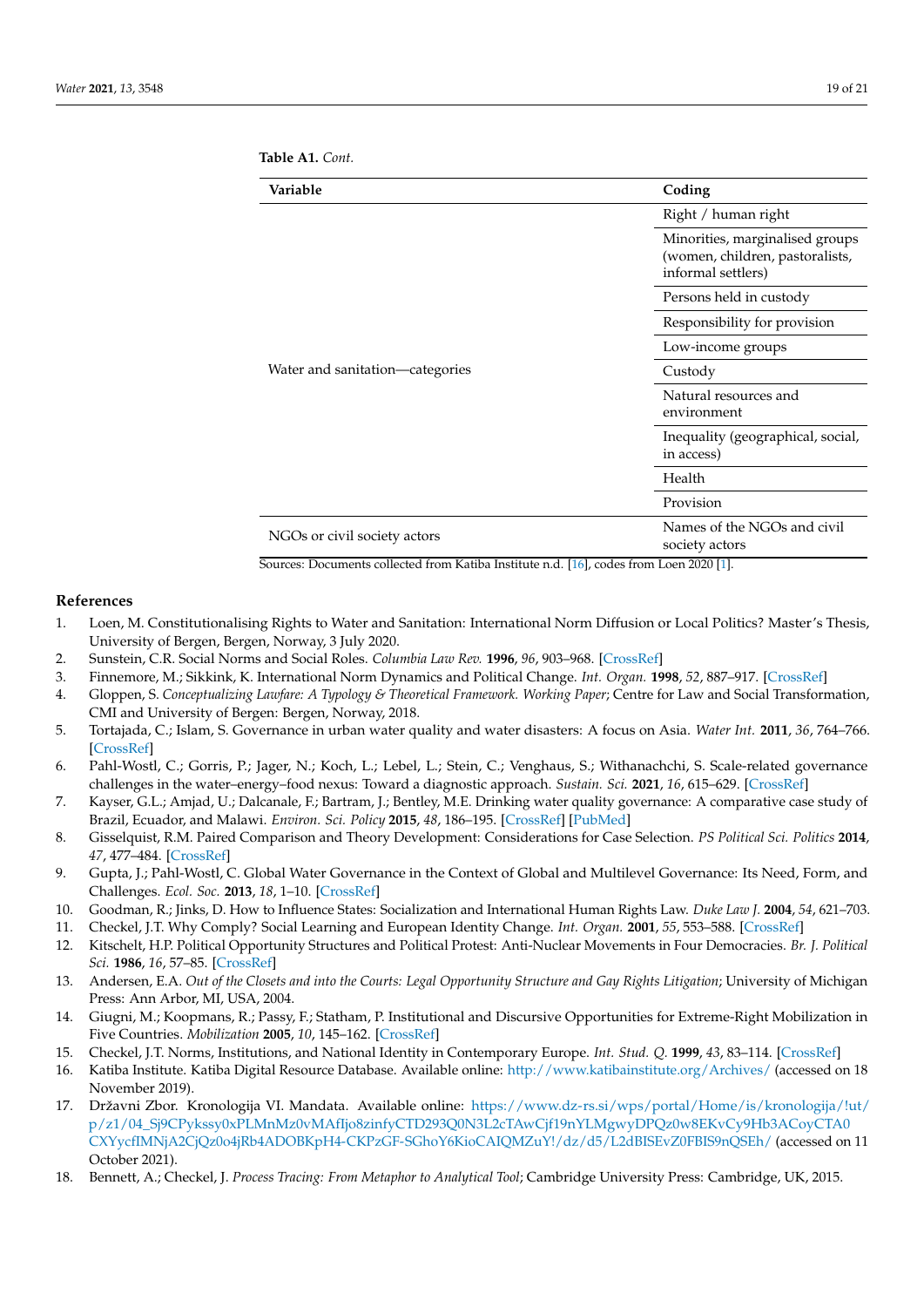- <span id="page-19-0"></span>19. Kuehn, D. Combining Game Theory Models and Process Tracing: Potentials and Limits. *Eur. Political Sci.* **2013**, *13*, 52–63. [\[CrossRef\]](http://doi.org/10.1057/eps.2012.9)
- <span id="page-19-1"></span>20. Barnett, M.N.; Finnemore, M. The Politics, Power and Pathologies of International Organizations. *Int. Organ.* **1999**, *53*, 699–732. [\[CrossRef\]](http://doi.org/10.1162/002081899551048)
- <span id="page-19-2"></span>21. Collier, D. Understanding Process Tracing. *PS Political Sci. Politics* **2011**, *44*, 823–830. [\[CrossRef\]](http://doi.org/10.1017/S1049096511001429)
- <span id="page-19-3"></span>22. Mahoney, J. Process Tracing and Historical Explanation. *Secur. Stud.* **2015**, *24*, 200–218. [\[CrossRef\]](http://doi.org/10.1080/09636412.2015.1036610)
- <span id="page-19-4"></span>23. United Nations. Report of the United Nations Water Conference. In Proceedings of the UN Water Conference, Mar del Plata, Argentina, 14–25 March 1977; United Nations Publication: New York, NY, USA, 1977.
- <span id="page-19-5"></span>24. UN General Assembly. *International Covenant on Economic, Social and Cultural Rights*; Treaty Series; United Nations: New York, NY, USA, 1966; Volume 993, p. 3.
- <span id="page-19-6"></span>25. UN Committee on Economic, Social and Cultural Rights. *General Comment No. 15: The Right to Water (Arts. 11 and 12 of the Covenant)*; UN Committee on Economic Social and Cultural Rights: Geneva, Switzerland, 2003.
- <span id="page-19-7"></span>26. United Nations General Assembly. *International Decade for Action, "Water for Life", 2005–2015*; United Nations: New York, NY, USA, 2003.
- <span id="page-19-8"></span>27. United Nations General Assembly. *International Decade for Action, "Water for Sustainable Development"*; United Nations: New York, NY, USA, 2016.
- <span id="page-19-9"></span>28. UN General Assembly. *Convention on the Elimination of All Forms of Discrimination Against Women*; Treaty Series; A/RES/34/180; United Nations: New York, NY, USA, 1979; Volume 1249, p. 13.
- <span id="page-19-10"></span>29. UN General Assembly. *Convention on the Rights of the Child*; A/RES/44/25; United Nations: New York, NY, USA, 1989; Volume 1577, p. 3.
- <span id="page-19-11"></span>30. UN General Assembly. *Convention on the Rights of Persons with Disabilities*; A/RES/61/106; United Nations: New York, NY, USA, 2007.
- <span id="page-19-12"></span>31. UN General Assembly. *The Human Right to Water and Sanitation*; Resolution adopted by the General Assembly on 28 July 2010 64/292; A/RES/64/292; United Nations: New York, NY, USA, 2010.
- <span id="page-19-13"></span>32. Baer, M. The human right to water and sanitation: Champions and challengers in the fight for new rights acceptance. In *Expanding Human Rights: 21st Century Norms and Governance*; Brysk, A., Stohl, M., Eds.; Edward Elgar: Cheltenham, UK, 2017; pp. 94–114. 33. Human Rights Council. *Human Rights and Access to Water*; United Nations: New York, NY, USA, 2006.
- <span id="page-19-15"></span><span id="page-19-14"></span>34. OHCHR. OHCHR Study on Human Rights Obligations Related to Equitable Access to Safe Drinking Water and Sanitation. Available online: <https://www.ohchr.org/EN/Issues/WaterAndSanitation/StudyWater/Pages/OHCHRStudyWaterIndex.aspx>
- <span id="page-19-16"></span>(accessed on 22 June 2020). 35. Human Rights Council. *Human Rights and Access to Safe Drinking Water and Sanitation*; United Nations: New York, NY, USA, 2008.
- <span id="page-19-17"></span>36. Winkler, I. The Human Right to Sanitation. *Univ. Pa. J. Int. Law* **2016**, *37*, 1331–1406.
- <span id="page-19-18"></span>37. Winkler, I. *The Human Right to Water: Significance, Legal Status and Implications for Water Allocation*; Hart Publishing: Oxford, UK; Portland, OR, USA, 2012.
- <span id="page-19-19"></span>38. Personal Communication, 3 March 2020.
- <span id="page-19-20"></span>39. Mubangizi, J.C. The Constitutional Protection of Socio-Economic Rights in Selected African Countries: A Comparative Evaluation. *Afr. J. Leg. Stud.* **2006**, *2*, 1–19. [\[CrossRef\]](http://doi.org/10.1163/221097312X13397499736345)
- <span id="page-19-21"></span>40. Appel, H.; Orenstein, M.A. Why did Neoliberalism Triumph and Endure in the Post-Communist World? *Comp. Politics* **2016**, *48*, 313–331. [\[CrossRef\]](http://doi.org/10.5129/001041516818254419)
- <span id="page-19-22"></span>41. Mati, J.M. Social Movements and Socio-Political Change in Africa: The Ufungamano Initiative and Kenyan Constitutional Reform Struggles (1999–2005). *Volunt. Int. J. Volunt. Nonprofit Organ.* **2012**, *23*, 63–84. [\[CrossRef\]](http://doi.org/10.1007/s11266-011-9241-1)
- <span id="page-19-23"></span>42. Cottrell, J.; Ghai, Y. Constitution Making and Democratization in Kenya (2000–2005). *Democratization* **2007**, *14*, 1–25. [\[CrossRef\]](http://doi.org/10.1080/13510340601024272)
- <span id="page-19-24"></span>43. Brown, S. Authoritarian leaders and multiparty elections in Africa: How foreign donors help to keep Kenya's Daniel arap Moi in power. *Third World Q.* **2001**, *22*, 725–739. [\[CrossRef\]](http://doi.org/10.1080/01436590120084575)
- 44. Kindiki, K. The Emerging Jurisprudence on Kenya's Constitutional Review Law. *Kenya Law Rev.* **2007**, *1*, 153–187.
- <span id="page-19-25"></span>45. Chitere, P.; Chweya, L.; Masya, J.; Tostensen, A.; Waiganjo, K. *Kenya Constitutional Documents: A Comparative Analysis*; Chr. Michelsen Institute: Bergen, Norway, 2006.
- <span id="page-19-26"></span>46. Katua, M.K.; Khalfan, A.; Langform, M.; Lüke, M. *Kenyan-German Development Cooperation in the Water Sector: Assessment from a Human Rights Perspective*; GTZ: Eschborn, Germany, 2007; pp. 1–51.
- <span id="page-19-27"></span>47. Kameri-Mbote, P.; Kariuki, F. Human Rights, Gender and Water in Kenya. In *Water is Life: Women's Human Rights in National and Local Water Governance in Southern and Eastern Africa*; Hellum, A., Ed.; Weaver Press: Harare, Zimbabwe, 2015; pp. 81–117.
- <span id="page-19-28"></span>48. Kayser, F.; Osterhaus, J. *The Human Rights-Based Approach in German Development Cooperation*; Deutsche Gesellschaft für Internationale Zusammenarbeit (GIZ) GmbH: Bonn/Eschborn, Germany, 2014; p. 5.
- <span id="page-19-29"></span>49. GTZ. *Communication Strategy for the Water Sector Reforms Programme*; GTZ Office, Water and Sanitation Programme Africa (WSP-AF), Ministry of Water Resources Management and Development: Nairobi, Kenya, 2004.
- <span id="page-19-30"></span>50. Comparative Constitution Project. Constitute Project. Available online: <https://www.constituteproject.org/search?lang=en> (accessed on 28 July 2020).